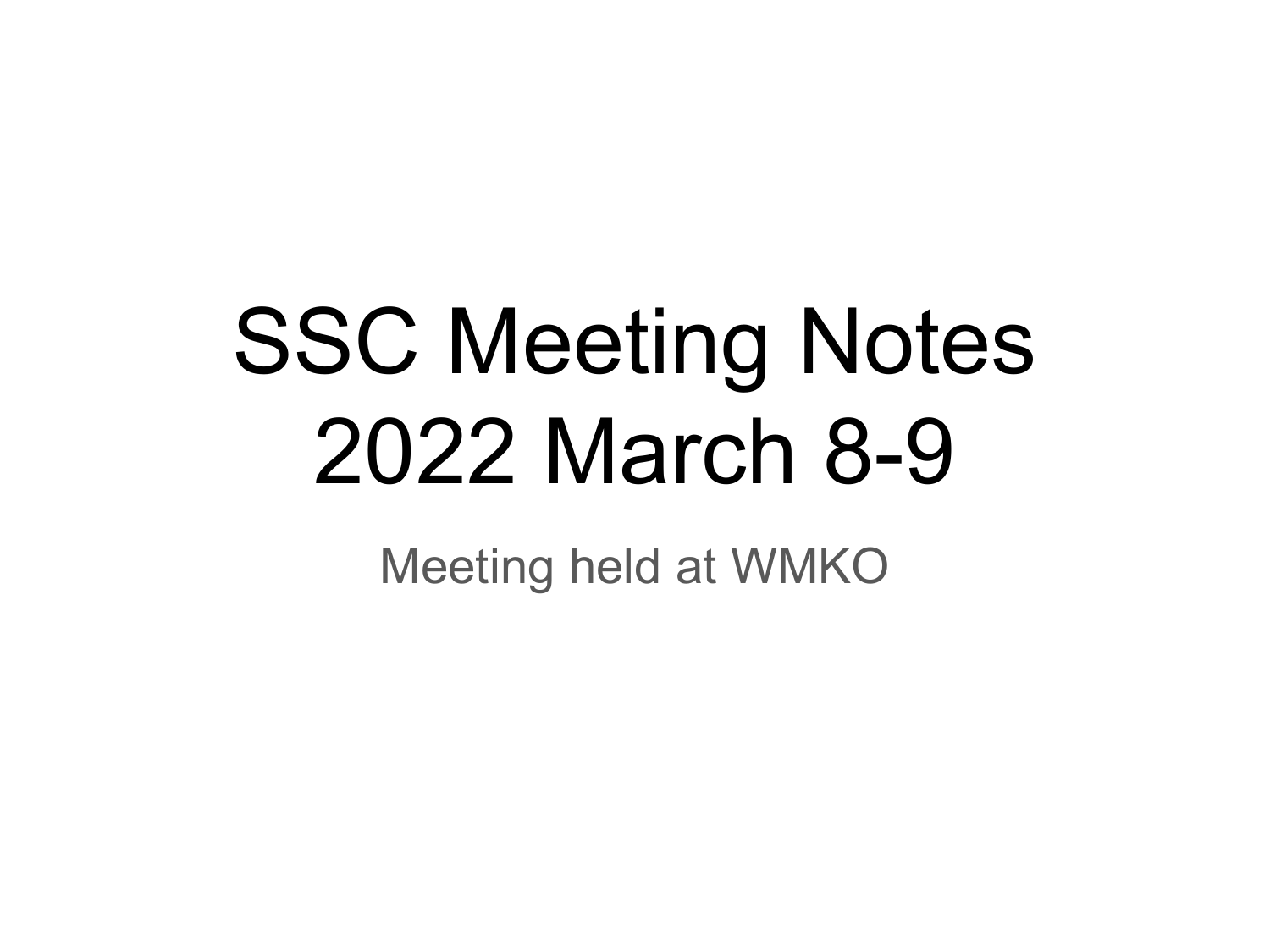#### Introduction and Review of Actions

- The SSC welcomes Jason Wang (Northwestern University)
- The next SSC meeting will be held via zoom on May 12-13
- Past Action Items:
	- KPF cadence committee requests to present to the SSC
	- SCALES imager requirements working group launch still TBD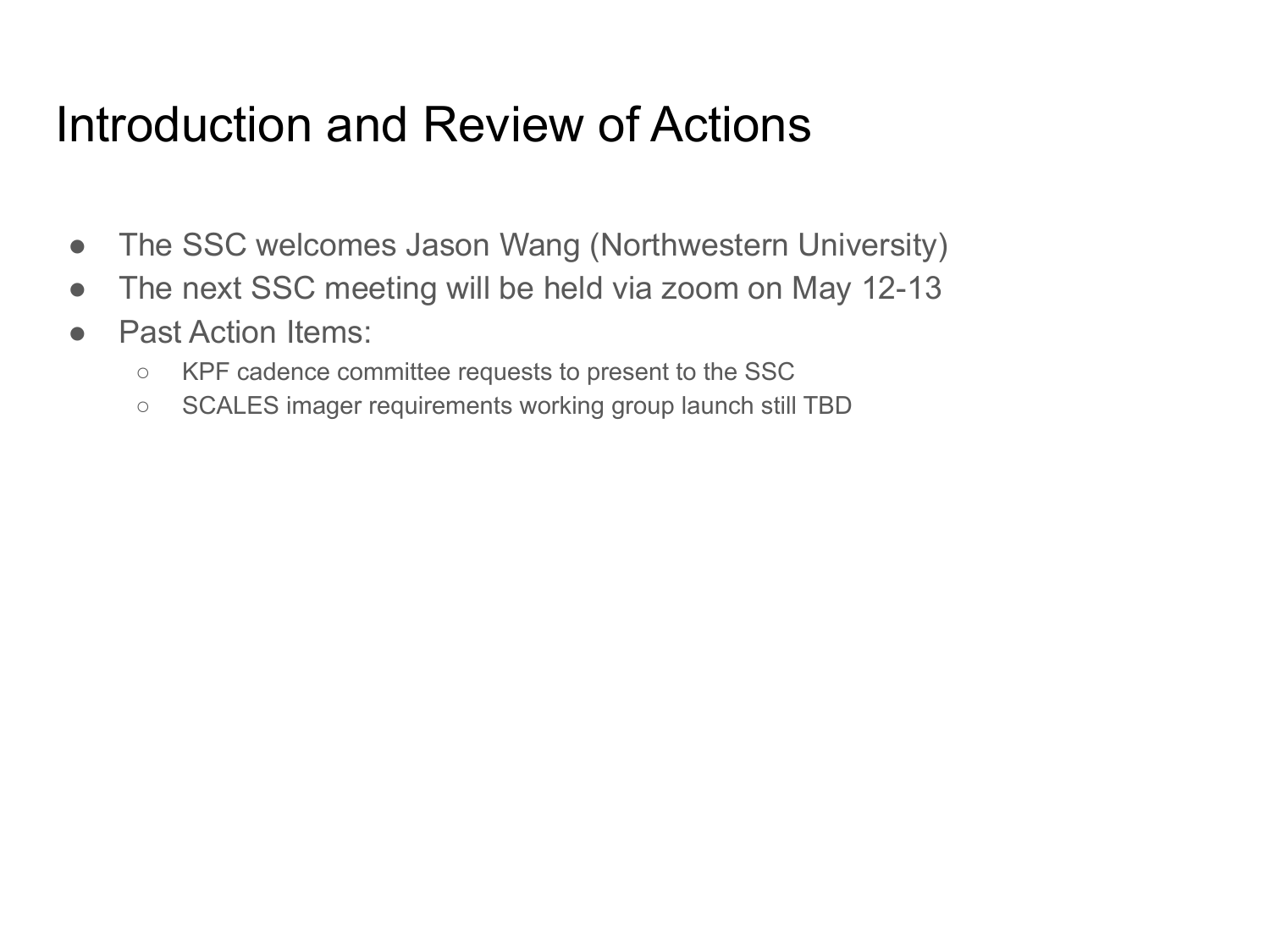#### Observatory Report

- Science highlights
	- Red supergiant observed before/during/after supernova: UCB and NW leads, LRIS/DEIMOS.
	- Keck HIRES characterized ultra-short planets (UH/AMMH)
	- NIRSPEC rotation characterized and mapped flows of ionosphere via IR emission (NASA)
	- Protocluster characterized with MOSFIRE (Keck SA and team)
	- NIRSPEC characterization of mini-Neptune's atmospheric loss (CIT)
- Public talks: monthly public talks with large international participation and increased reach. Talks recorded and available on Youtube. Schedule for 2022 now being defined (recommended speakers welcome).
- COVID status
	- Switch to pajama mode during the Omicron surge
	- There were 50 cases during the last variants
	- HQ remains open. Non-site essential staff can work from home
	- Reducing restrictions until April 2022.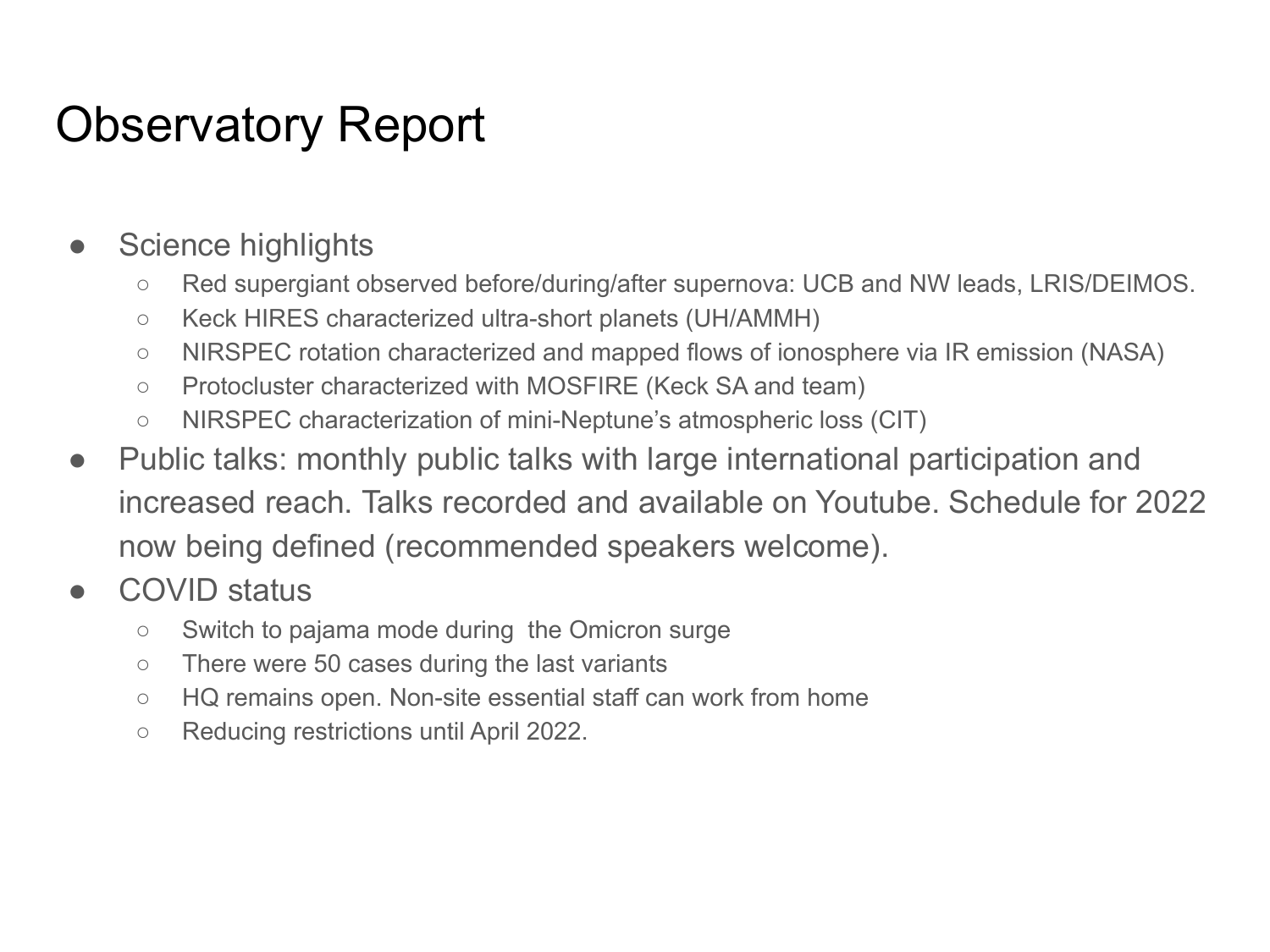#### Observatory Report

- Science Strategic Plan:
	- **Update:** Dec/2021 meeting in Pasadena, with >40 white-papers and a Feb/22/2022 SSC meeting to discuss white papers.
	- **Timeline**: organized by themes/recommendations to be further evaluated at this meeting and with the board this week (e.g., new instrumentation, partnerships). Finalization by May/2022 SSC meeting, and to present to the board on July/2022.
- Partnership Strategic Plan will be discussed at upcoming board meeting.
	- Should we bring in new partners?
	- How to fund robust instrumentation program.
- Organizational Strategic Plan:
	- Meeting on April 5-6, development of sense of ownership, long-term planning and staff-driven look of the general structure of the organization
- Community Strategic Plan: enhance community relations and produce a white paper for inclusion into the plan.
- General deadline for the 5-year Strategic plan is March 2023, with specific intermediary deadlines during workshops and meetings in 2022.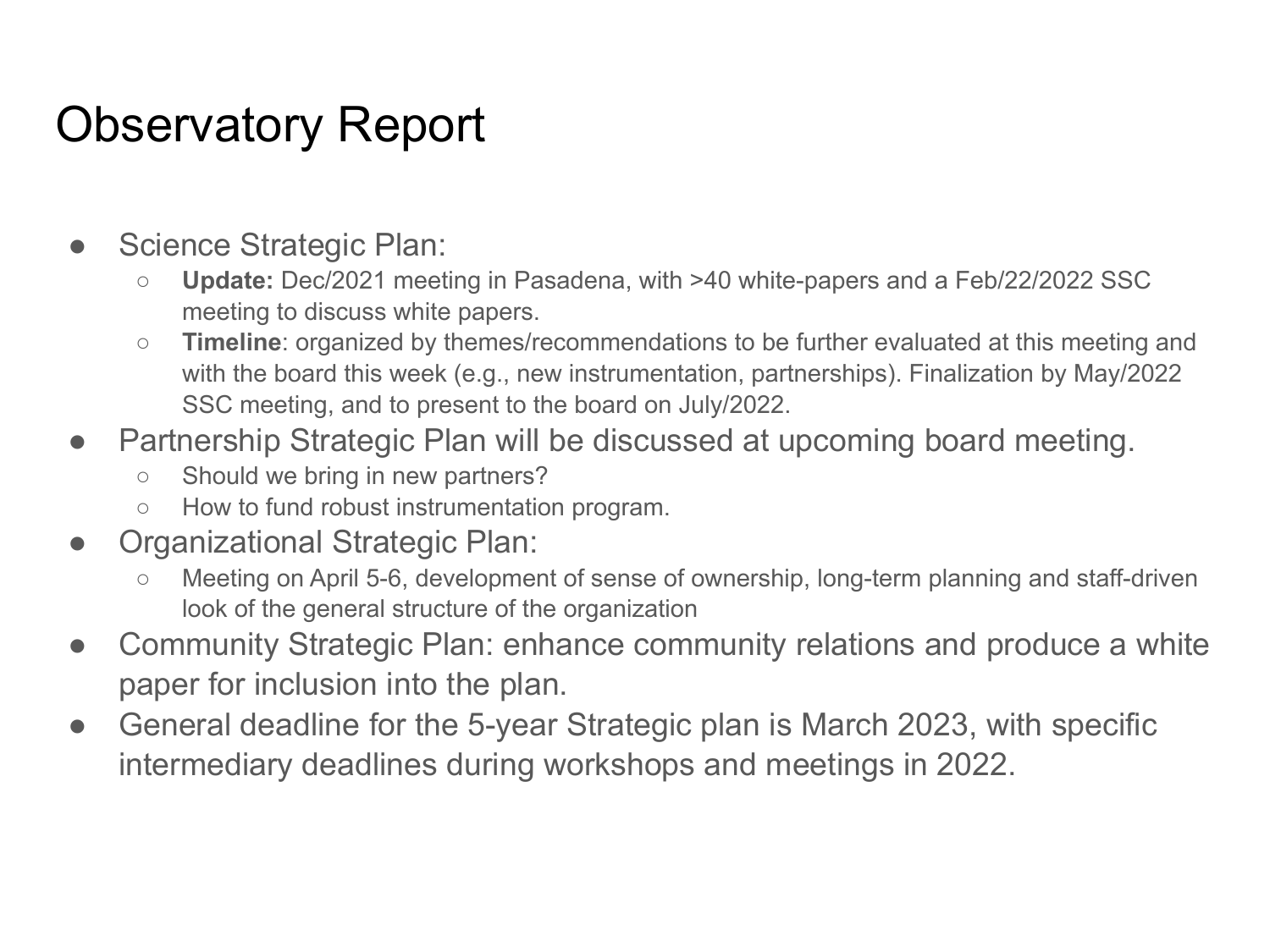#### Observatory Report

- 5-year operational plan: postpone to FY24 to incorporate Strategic Plan.
	- Maintain regular operations and include changes in the workforce environment.
	- Complete major projects underway and address major infrastructure needs.
	- Develop community engagement package.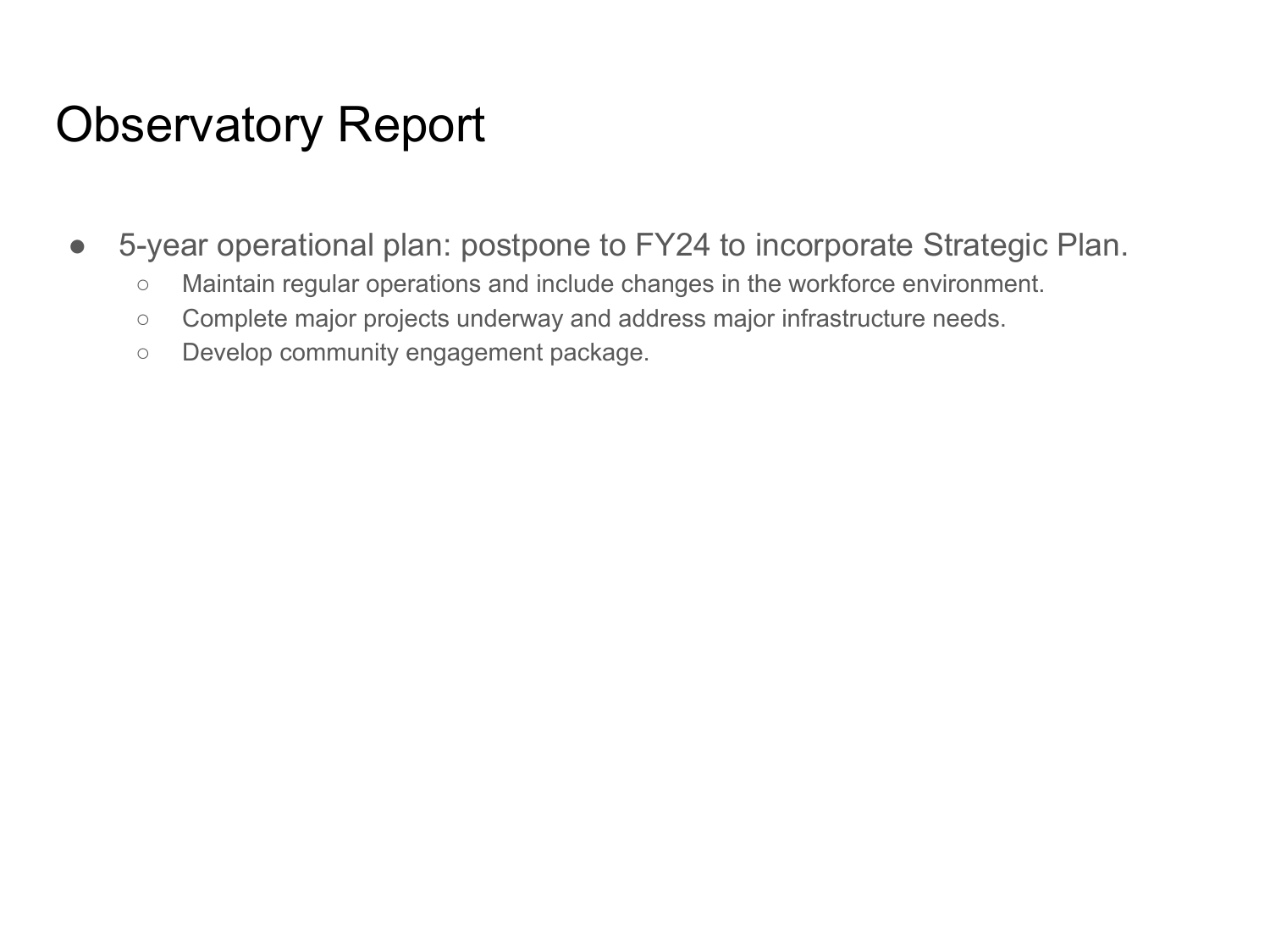## Major Projects Update

- K1 pier repair trial will be conducted Sep or Oct 2022. Pier risk is now medium.
- Unattended Night Operations (UNO) hardware is being ordered and installed. Expected to start trials in 2023 with close to full operations in 2024
- KCRM: Most subsystems complete, delivery Aug 22. Commissioning Dec Feb and available for science in March 2023.
- KPF : All major components received or being shipped. Pre-ship review in April with shipping 3 weeks later, integration in Keck basement, May/June FIU commissioning, Sep-Jan spectrograph commissioning, available for science Feb 2023. Keck infrastructure is ready.
	- Using one spare detector that will lengthen readout times (only ~1-2% efficiency hit for targets needing only 1 exposure per visit)
- Laser frequency comb : Hardware assembled and functionality demonstrated. Expect delivery April 2022 and available for NIRSpec and KPIC this summer.
- (S)CALES PDR cost has increased due to extra scope, Keck-directed design work, and underestimates. Passed PDR, new integration facility done.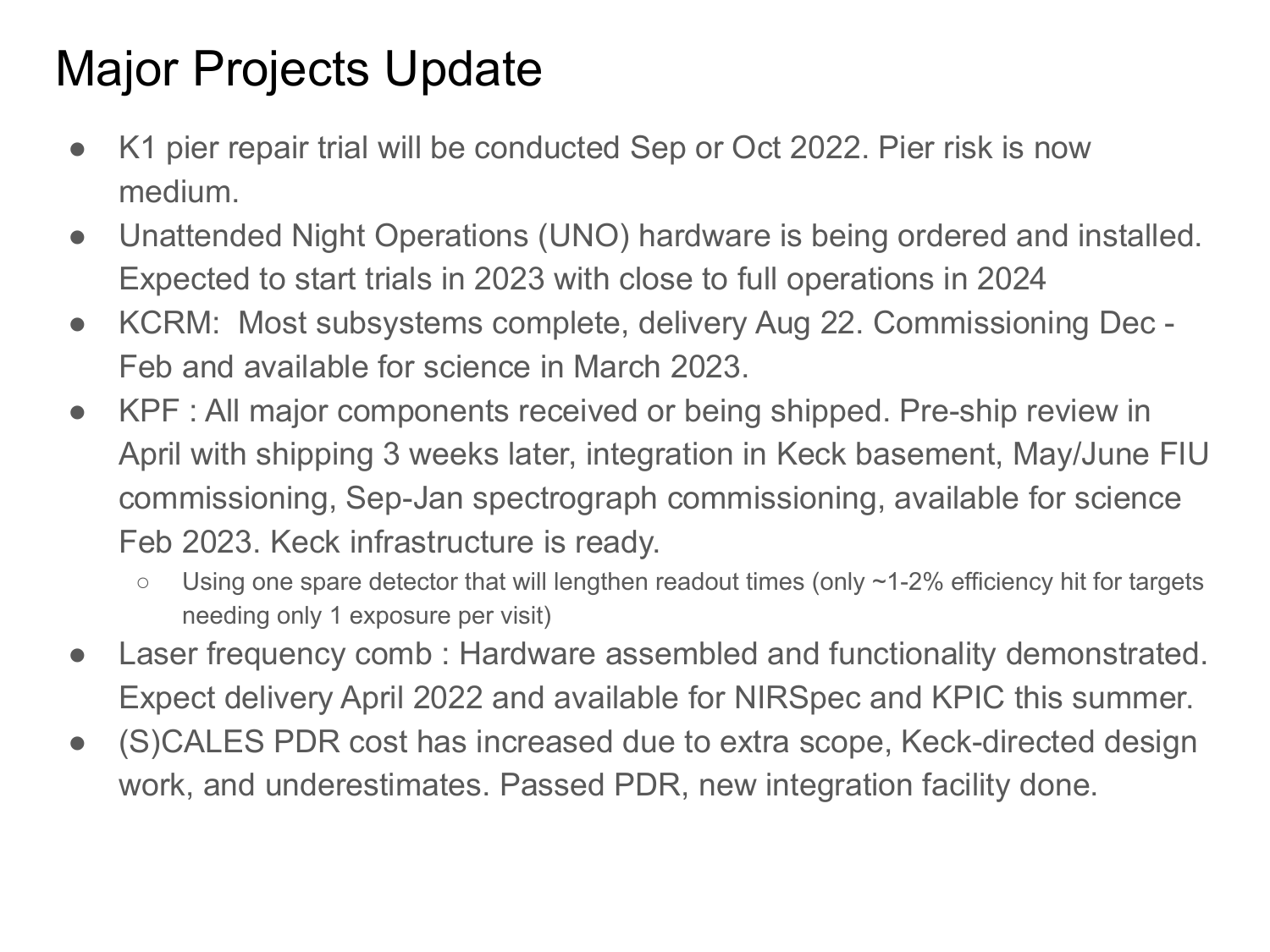# Major Projects (2)

- DEIMOS CCD+FCS upgrade: Teledyne e2V CCD contract to be completed this month, and then project will complete 2.5 years later
- HISPEC may be rescoped to a 2 channel spectrograph (YJ + HK), different from last presentation to SSC. PDR estimated to be in November 2022.
	- SSC to review HISPEC science, scope, cost at May meeting.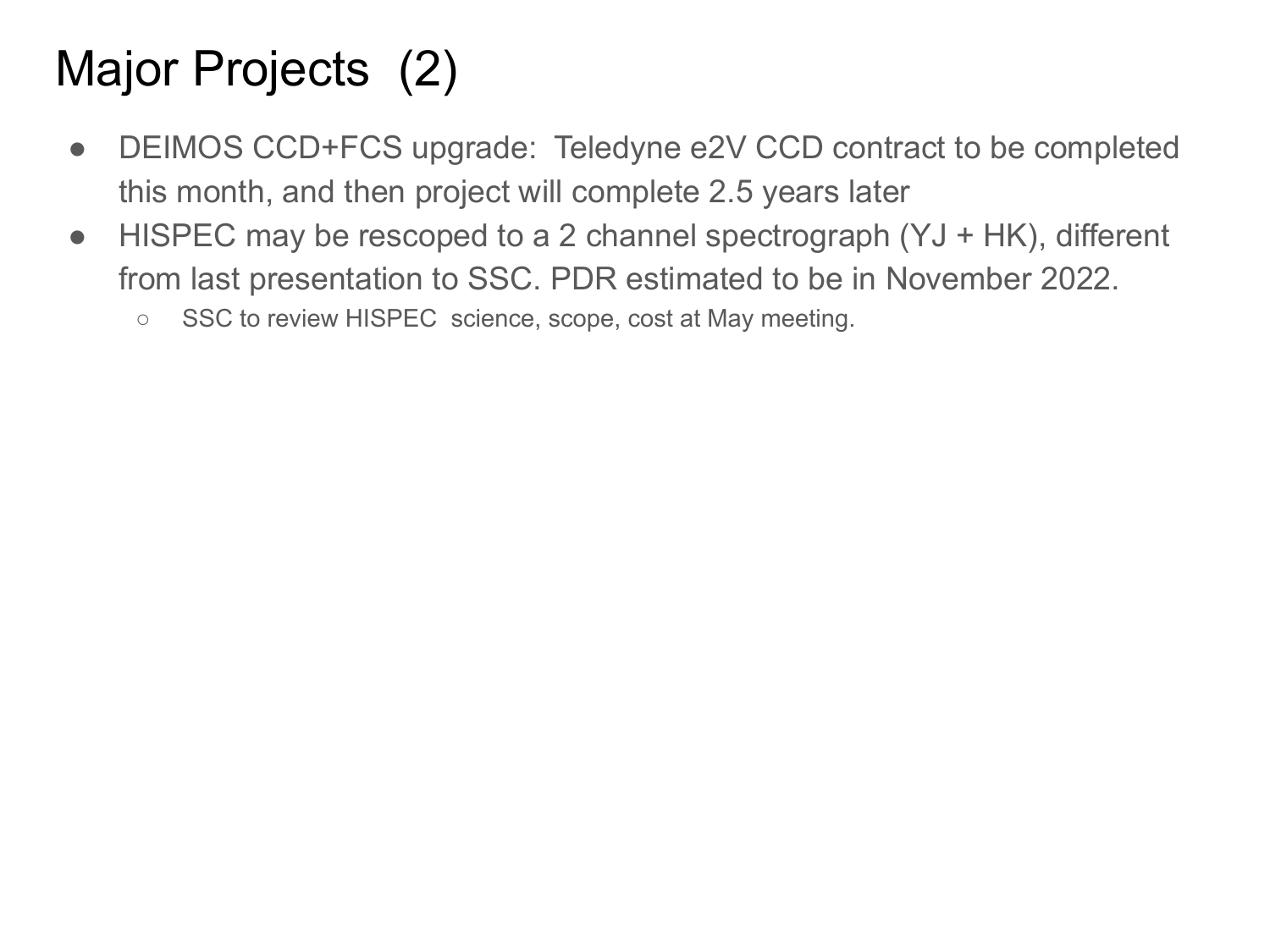#### General Proposal and AO Updates

#### AO updates:

- HAKA procurement of (3000 actuator) deformable mirror.
- ORCAS visible science camera demonstrator (ORKID) for spring install.
- K2 real-time controller installed and interfaces being tested, WFS camera being tested.
- KAPA progress on hardware: laser operational; RTC, WFS camera installed.
- KAPA science verification now FY2024.
- KPIC Phase 2 installation (mid-Feb 2023 start) with pyramid WFS throughput gains.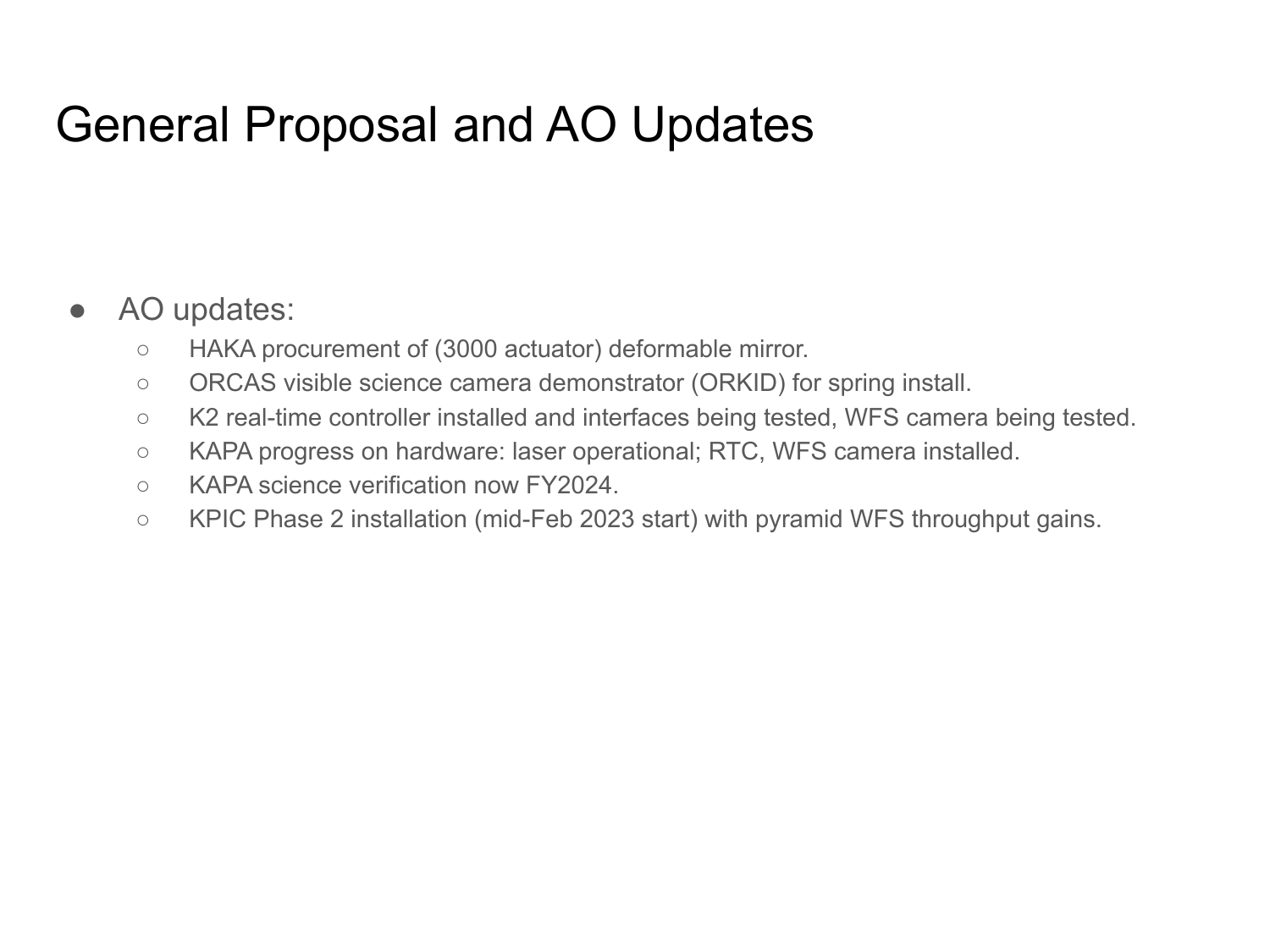#### DSI Report

- Real time ingestion (RTI) into KOA archive operational with KCWI.
	- Plan to have 4 instruments pushing Level 0 (raw) data through RTI by April. All instruments by end of year.
	- DEIMOS pipeline-processed data (quicklook and Level 1) will enter RTI next.
	- KPF/KCRM will have RTI with science availability.
- Typical KCWI availability at IPAC in  $\sim$ 10 sec (Level 0) to  $\sim$ 2 min (Level 1).
- Successful software design review of Database Driven Observing Infrastructure DSI component.
- DSI observing definition tool and night planning tool being prototyped, starting with KCWI. Observers will be able to start using these tools starting this summer if they want.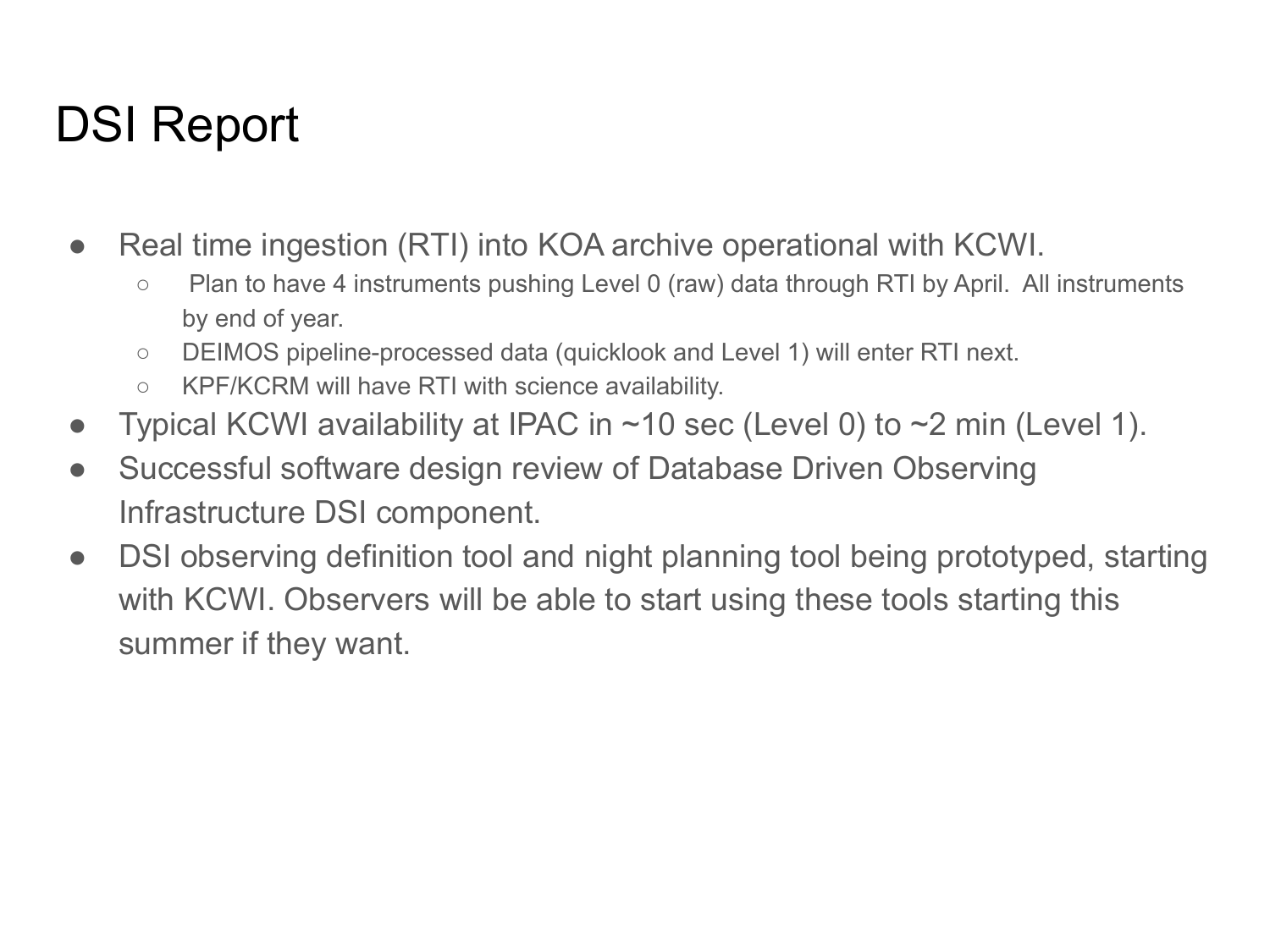#### Planning for Phase A proposal call

- 2022 Instrument development white paper call will be released after May 2022 SSC meeting. SSC will review draft language then.
- SSC discussed possibility of opening the call to include engaging Keck community to define requirements for new instruments in lieu of full concept studies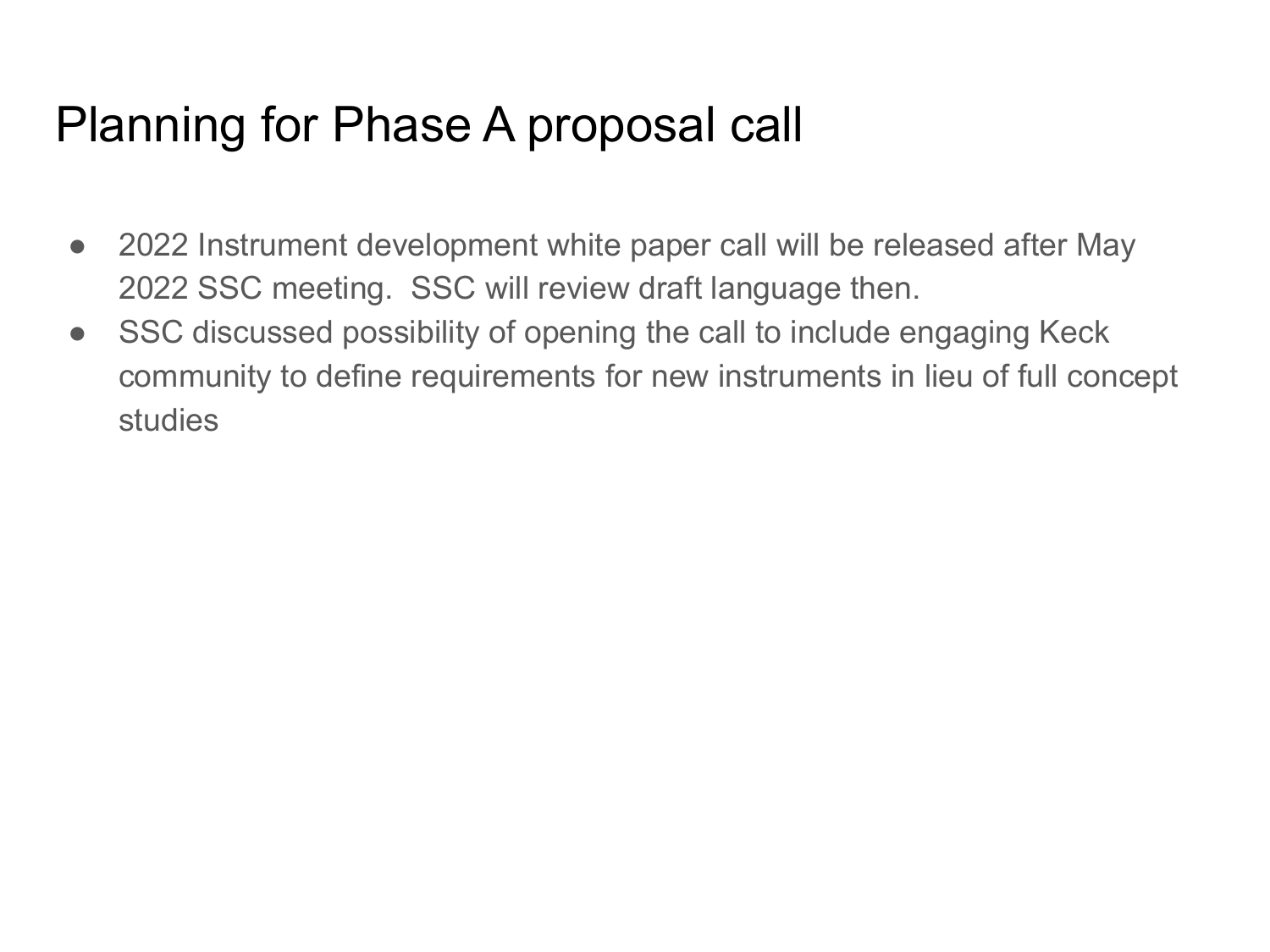#### 2022 Keck Science Meeting logistics

- SSC meeting will be September 15-16 at Caltech. It will be in a hybrid in-person / remote format.
- Future KSMs are also likely to be hybrid in order to allow broader participation.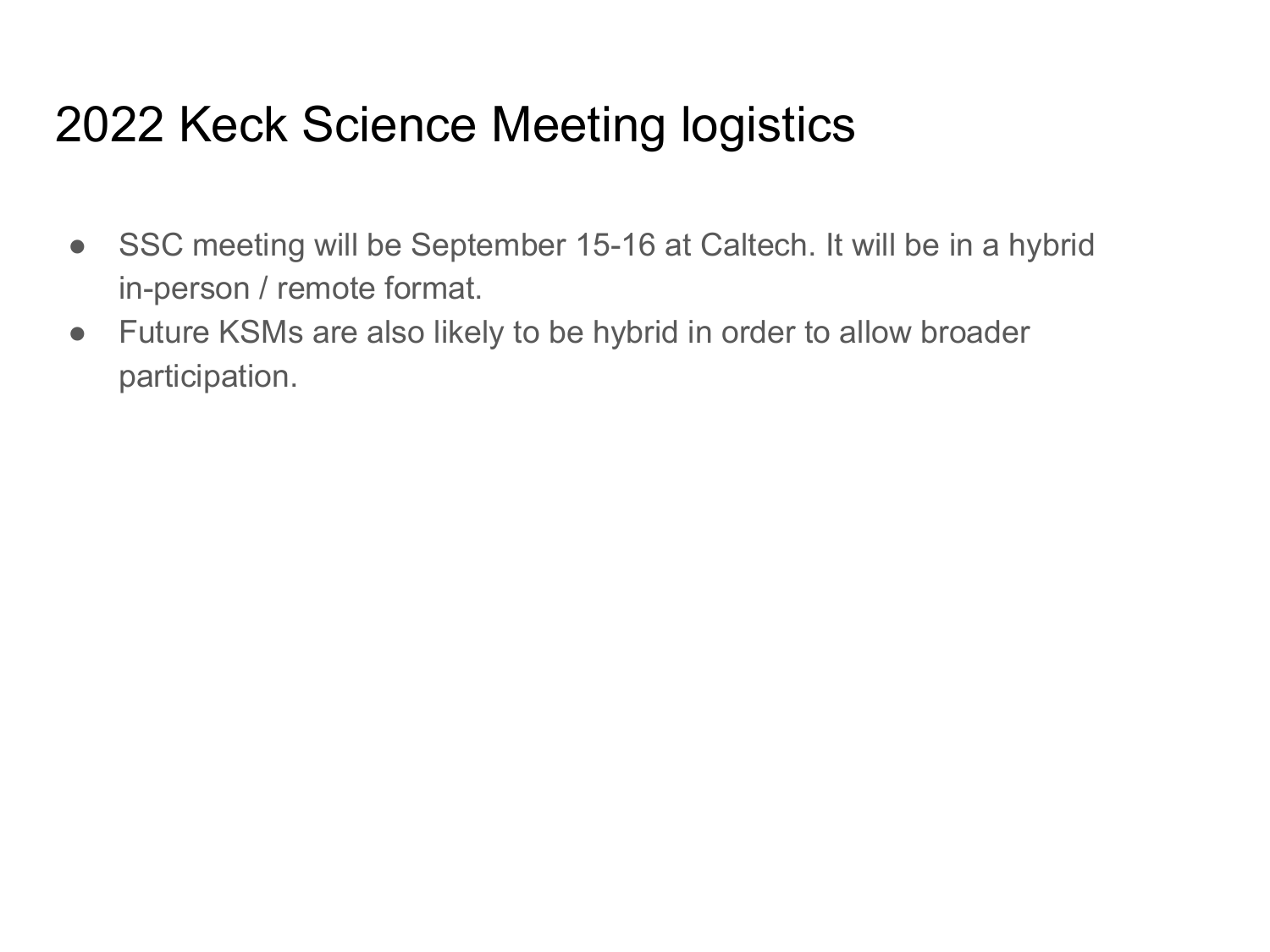#### Instrument Reports: Overview

- New SAs hired: Michael Lundquist (DEIMOS), Rosalie McGurk (KCWI), Chien-Hsu Lee (TDA)
- New AO Operations scientist: Max Service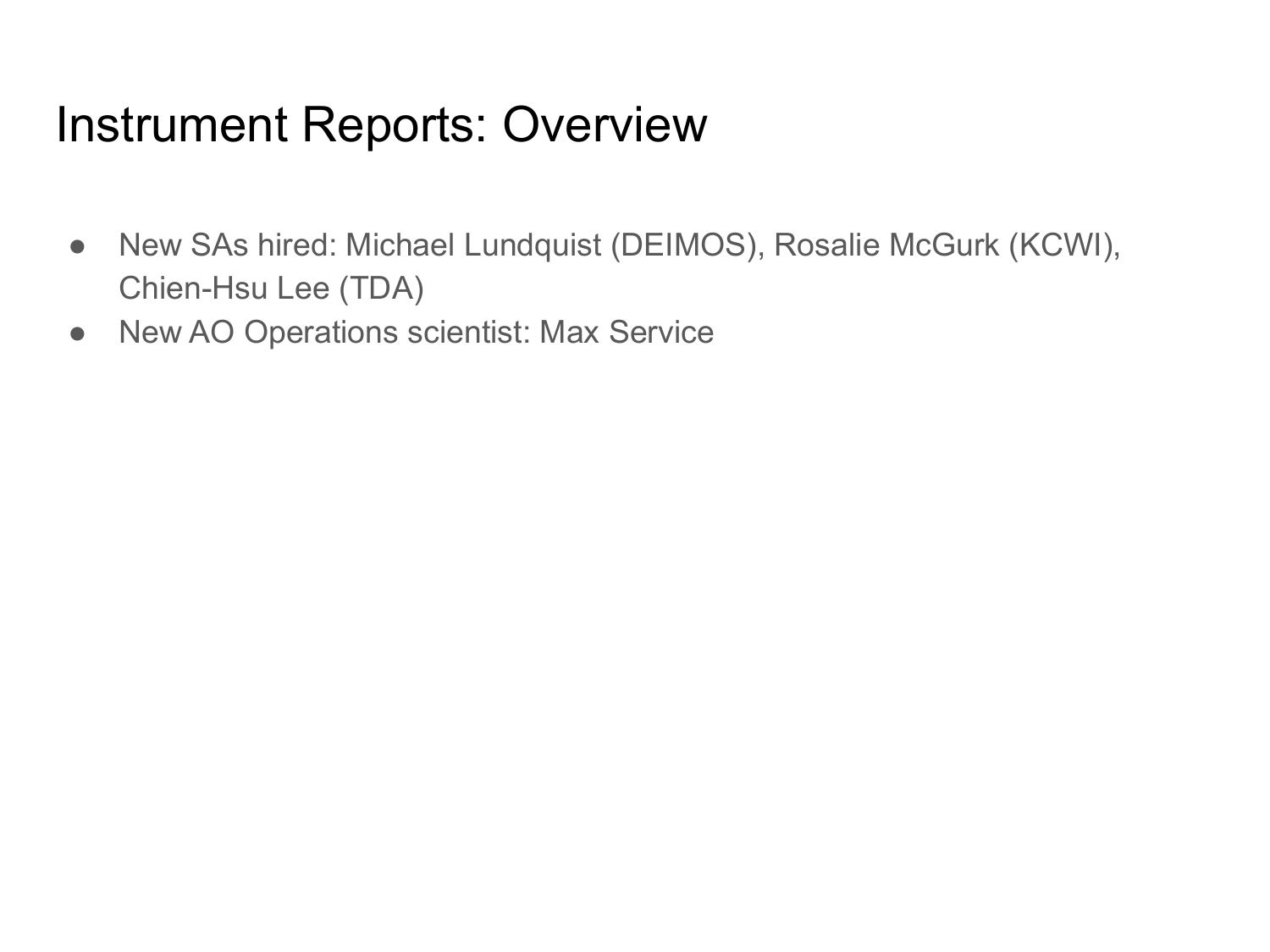#### LRIS: Percy Gomez

- Aging instrument; ongoing work required to maintain & upgrade
- Repairs done: blue dewar, grating mechanism, guider electronics
- Ongoing work: software upgrades, grism mechanism
	- New control GUI developed, including a new focus GUI
	- Polarimeter parts under order, should be repaired by June
	- R150 grating replacement by mid-2022
- Near-future plans
	- Servicing mission planned in summer 2023: only one dark period downtime, planning underway now
	- A replacement for 'autoslit' software
	- Replace Solaris-based GUIs with linux-based

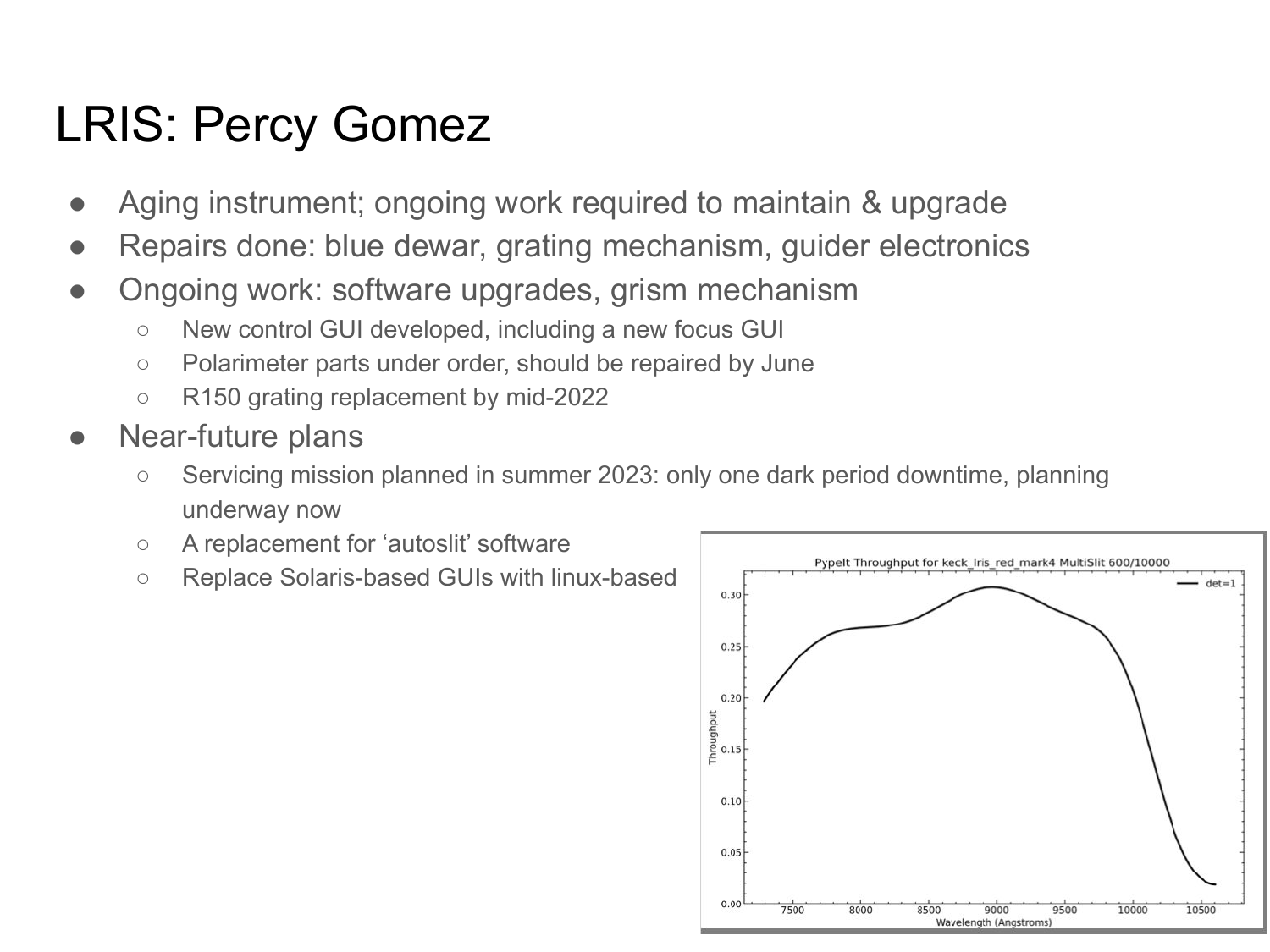### HIRES: Greg Doppmann

- Recent repairs/replacements
	- Exposure Meter controller
	- CCD shutter
	- Dessicant for air supply
- Occasional noise artifacts seen in bias frames: on-going issue
- New HIRES mechanism GUI replaced XHIRES GUI: better for use with VNC
- No servicing mission is planned.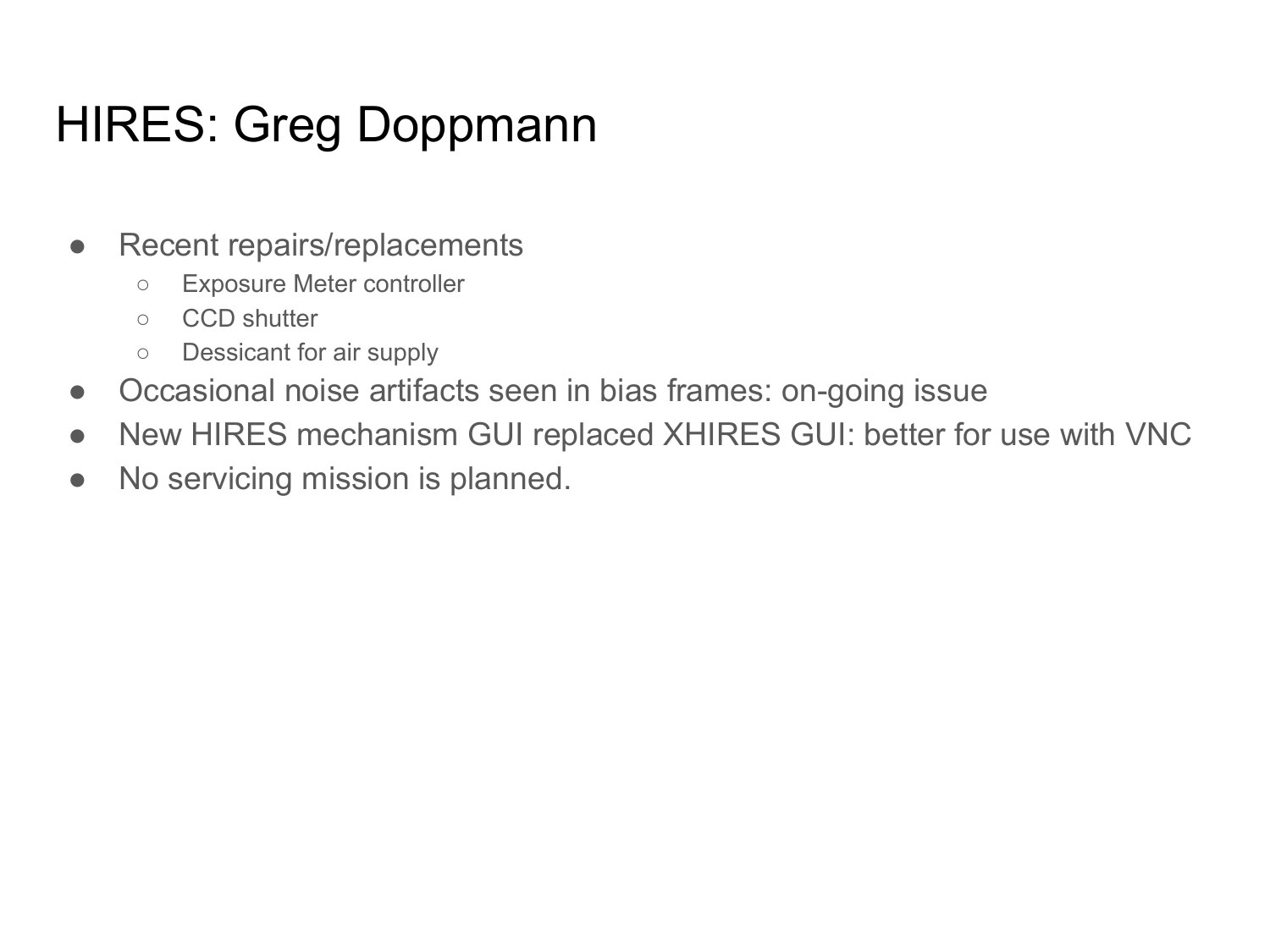#### MOSFIRE: Josh Walawender

- Small improvements in past year with guider offsets, alignment process & FCS cold-weather behavior.
- Planning server upgrade from Solaris to Linux later this year
- PypeIt support for MOSFIRE is active now, including re-measuring gain & read noise (consistent with webpage values)

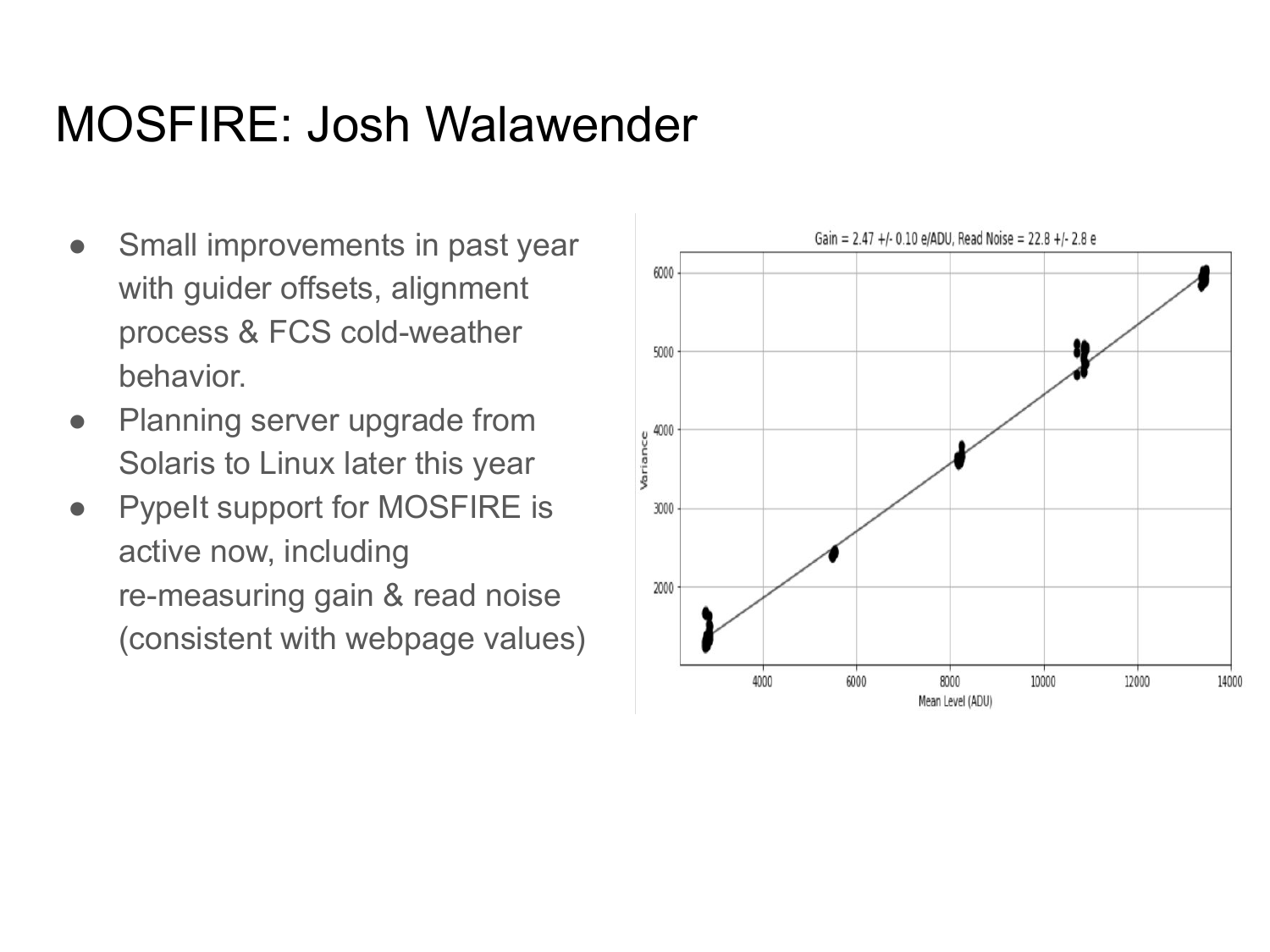#### OSIRIS: Sherry Yeh

- Servicing mission in November 2020: replaced lenslet mask motor
- Migrated data reduction pipeline to new Linux server: much faster
	- Online DRP can reduce data in <5 seconds
- Several UCLA & UCB-driven tasks underway
	- Wavelength calibration error study
	- New extraction method to mitigate incorrect flux assignment
	- Imager data reduction pipeline: now available on Github
	- Imager distortion correction
	- Updated user's manual
- Working group meets every  $\sim$  2 weeks
- New RTC should help TRICK operational efficiency/reliability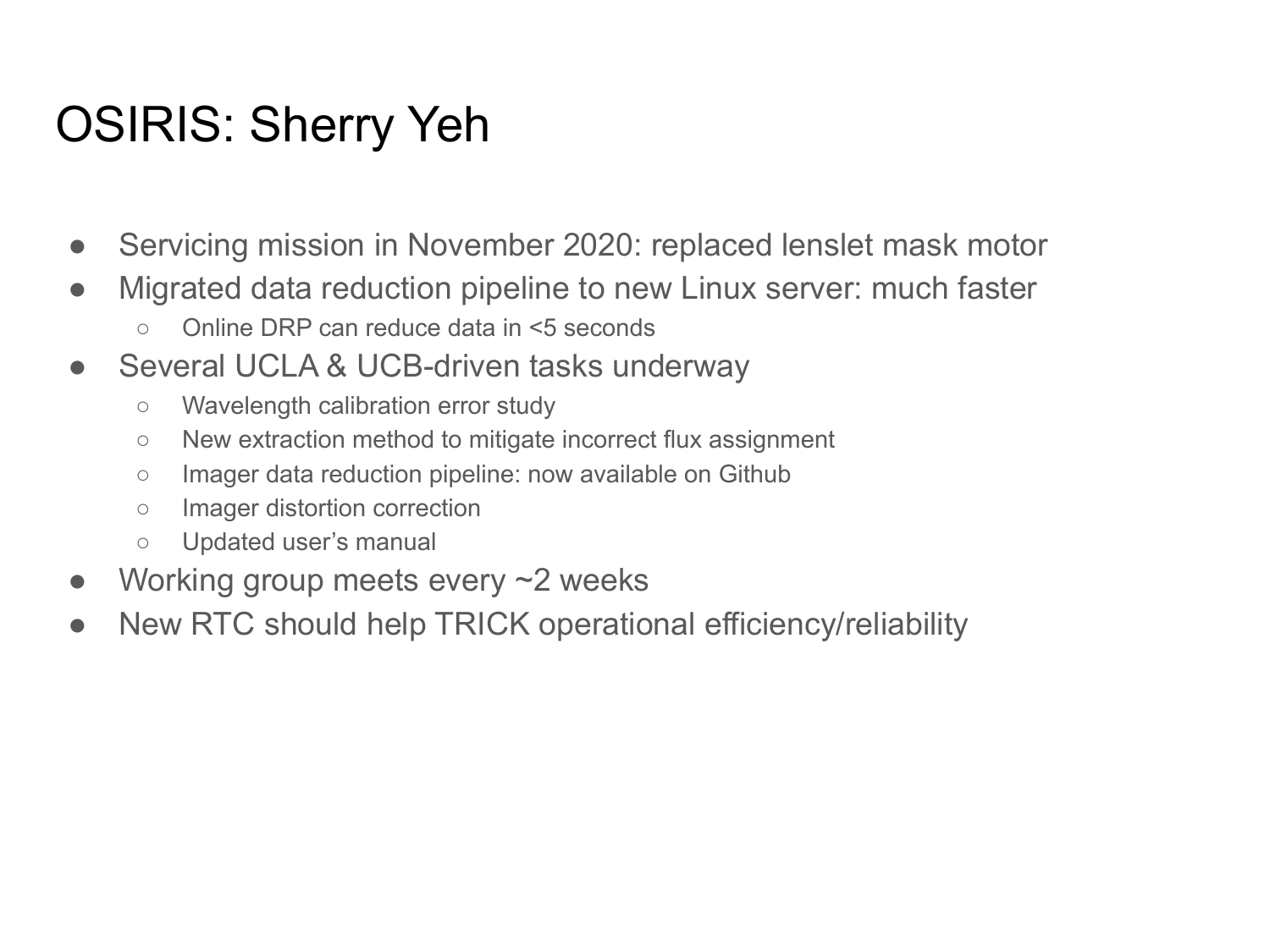#### OSIRIS: Sherry Yeh

|                            | <b>NIRC2</b>         | <b>OSIRIS imager</b>          |
|----------------------------|----------------------|-------------------------------|
| <b>Detector</b>            | 1Kx1K Aladdin-3 InSb | 2Kx2K Teledyne H2RG<br>HgCdTe |
| Wavelength (µm)            | $0.9 - 5.3$          | $0.9 - 2.5$                   |
| Pixel scale (mas)          | 10, 20 and 40        | 10                            |
| FOV (arcsec <sup>2</sup> ) | 10x10, 20x20, 40x40  | 20x20                         |
| Sub-windowing              | Yes                  | <b>No</b>                     |
| Texp min (full frame)      | 0.18 <sub>S</sub>    | 1.5s                          |
| RON per CDS (e-)           | 60                   | 23                            |
| Gain (e-/DN)               | 4                    | 2.2                           |
| 1% linearity (DN)          | 10,000 (40,000 e-)   | 20,000 (44,000 e-)            |
| Zero point (J, H, Kp)      | 26.8, 26.9, 26.3     | 26.8, 27.4, 26.6              |
| AO capabilities            | <b>PyWFS</b>         | <b>TRICK</b>                  |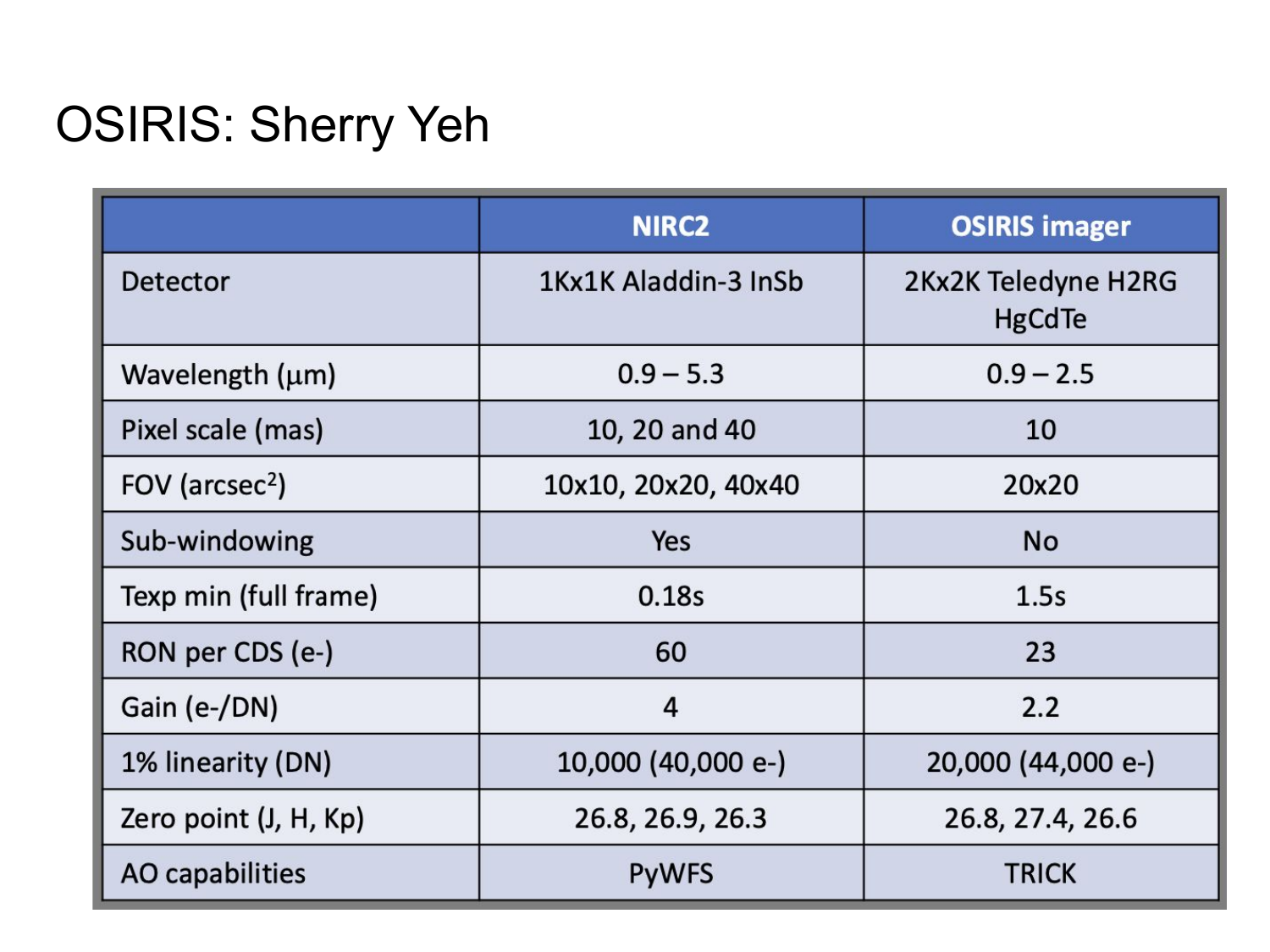#### DEIMOS: Michael Lundquist

- CCD5 remains noisier than normal
- Ion pumps have been failing occasionally have been replaced & controllers upgraded.
- Ongoing development of new slitmask design tool.
- Ongoing data reduction pipeline development by PypeIt team, including a quicklook mode.
- Rotator servicing mission planned for May/June
	- Large undertaking involving partially lifting the instrument with a crane in order to access the rollers and bearings, involving a lot of safety coordination.
- Detector upgrade: submitted NSF MRI proposal, led by Evan Kirby
	- Planning for Teledyne detectors (procurement already underway with WMKO funding)
	- New dewar with hexapod mount for improved FCS corrections
	- If funded, would be completed in late 2024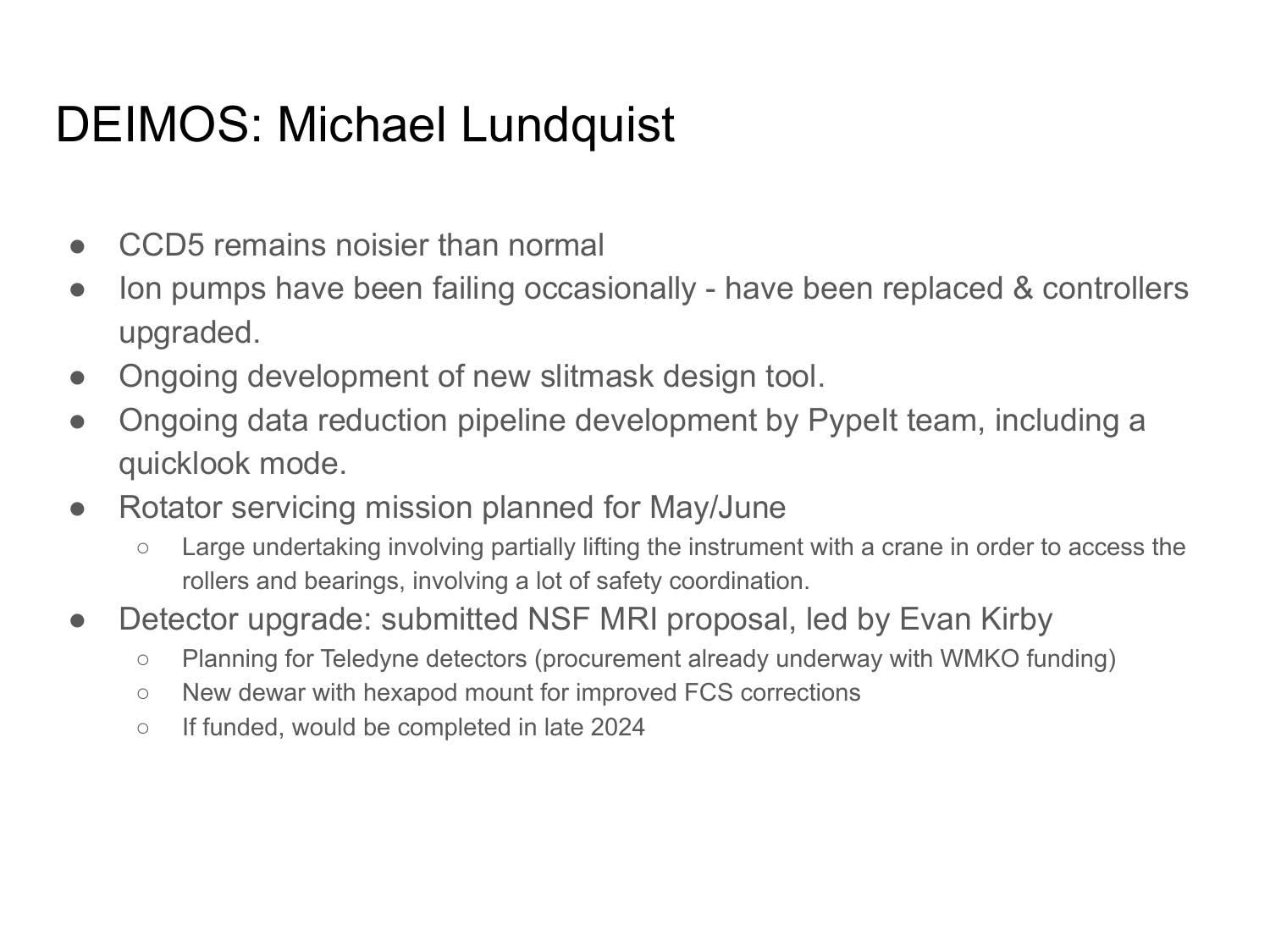### ESI: Jim Lyke

- Risk matrix entry with top risk is guider failure and an antiquated detector system
- The guider is to be replaced with a spare in FY22/23, awaiting mechanical design
- Detector high-temperature issue, not yet resolved, yet no change dark/biases, so probably an issue with the sensor contact.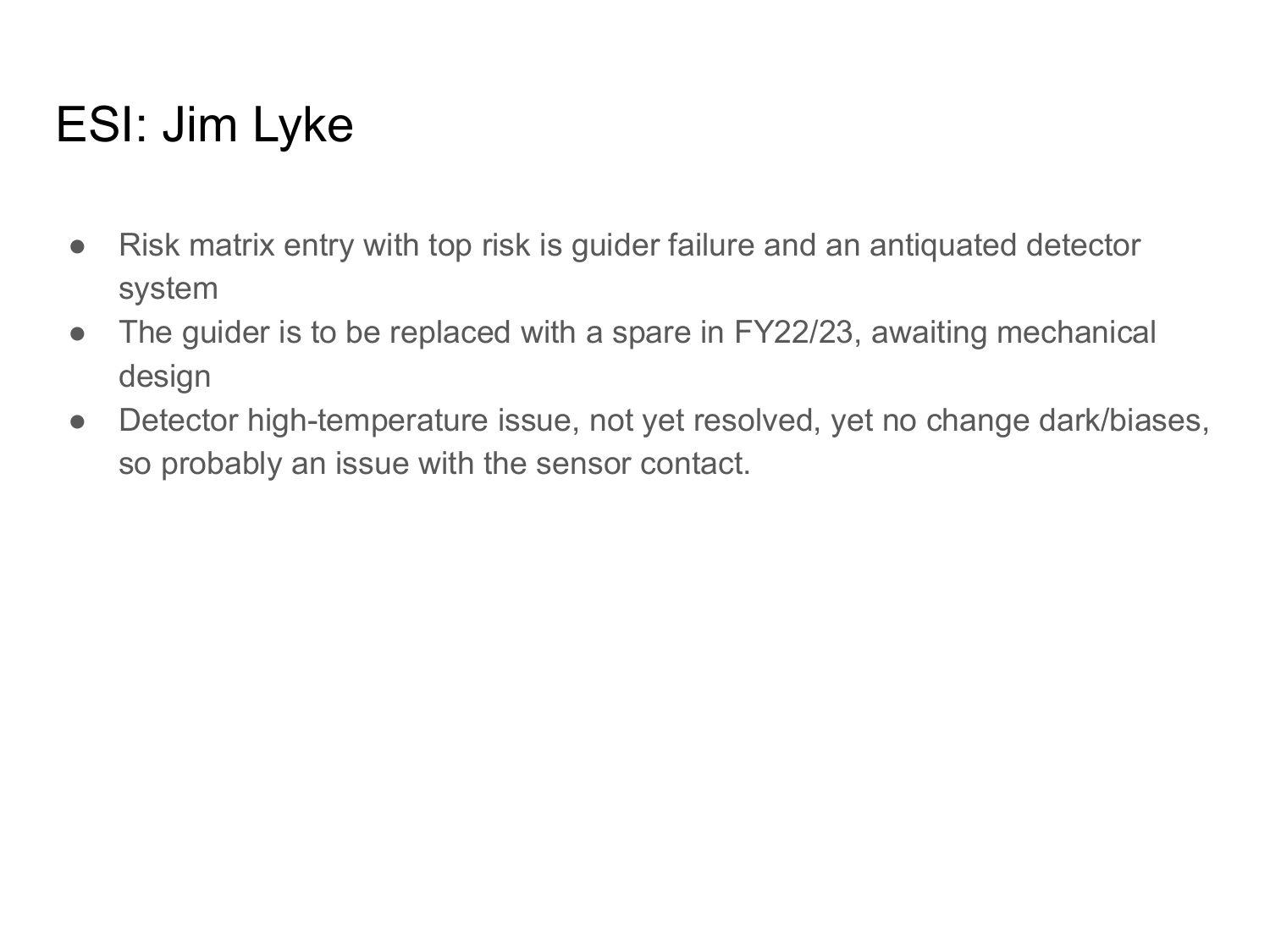#### KCWI: Rosalie McGurk

- Updated pipeline from IDL version to Python version in 2021
- Automated real-time DRP has been tested by observers since Aug 2021
- KOA now offers real-time raw & reduced data
- Monitoring minor leak in the LN dewar, ion pump replacement has helped ○ UCSC seeking bids for a new cryostat
- KCRM installation upcoming, arriving for integration in August. KCWI will be off the telescope starting in June.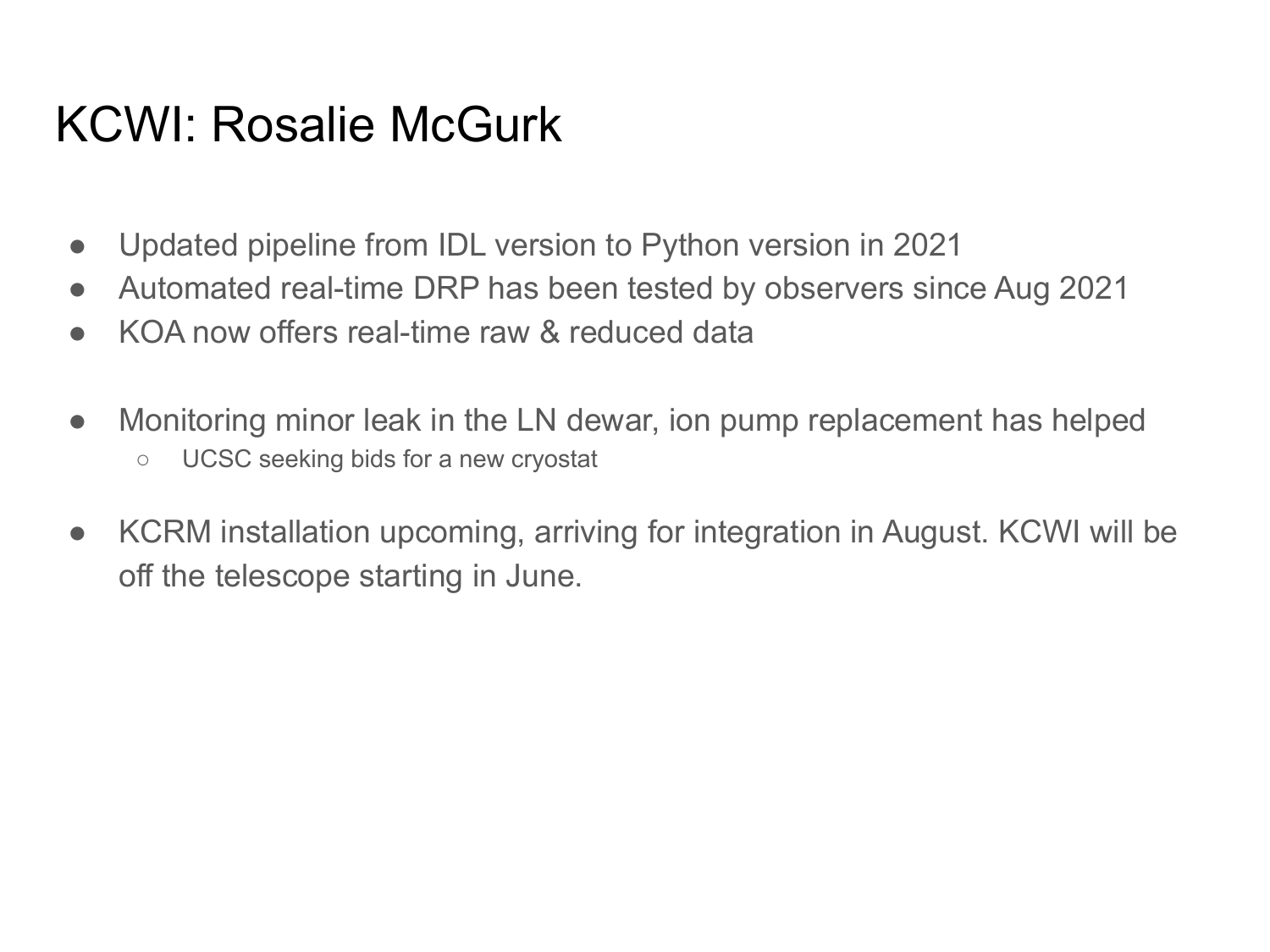### NIRSPEC: Greg Doppmann

- Currently has 3 optical feeds: seeing-limited (NIRSPEC), AO free-space (NIRSPAO), AO fiber-fed (FIU/KPIC)
- Issues resolved: poor performance of image rotator, intermittent failure of mechanical control, new CCR cold heads
- Issues being addressed: problematic H2RG recovery (installation pending), elevated thermal background due to light leak (analysis underway).
- Recent open dewar (Feb 8/9): installed optimized AO pupil, new K-band filter, re-installed 0.72x24 slit, attempt to mitigate thermal leak
- New calibration database (arc lamps and stellar templates) at high-resolution (~42,000), with associated online GUI for easy access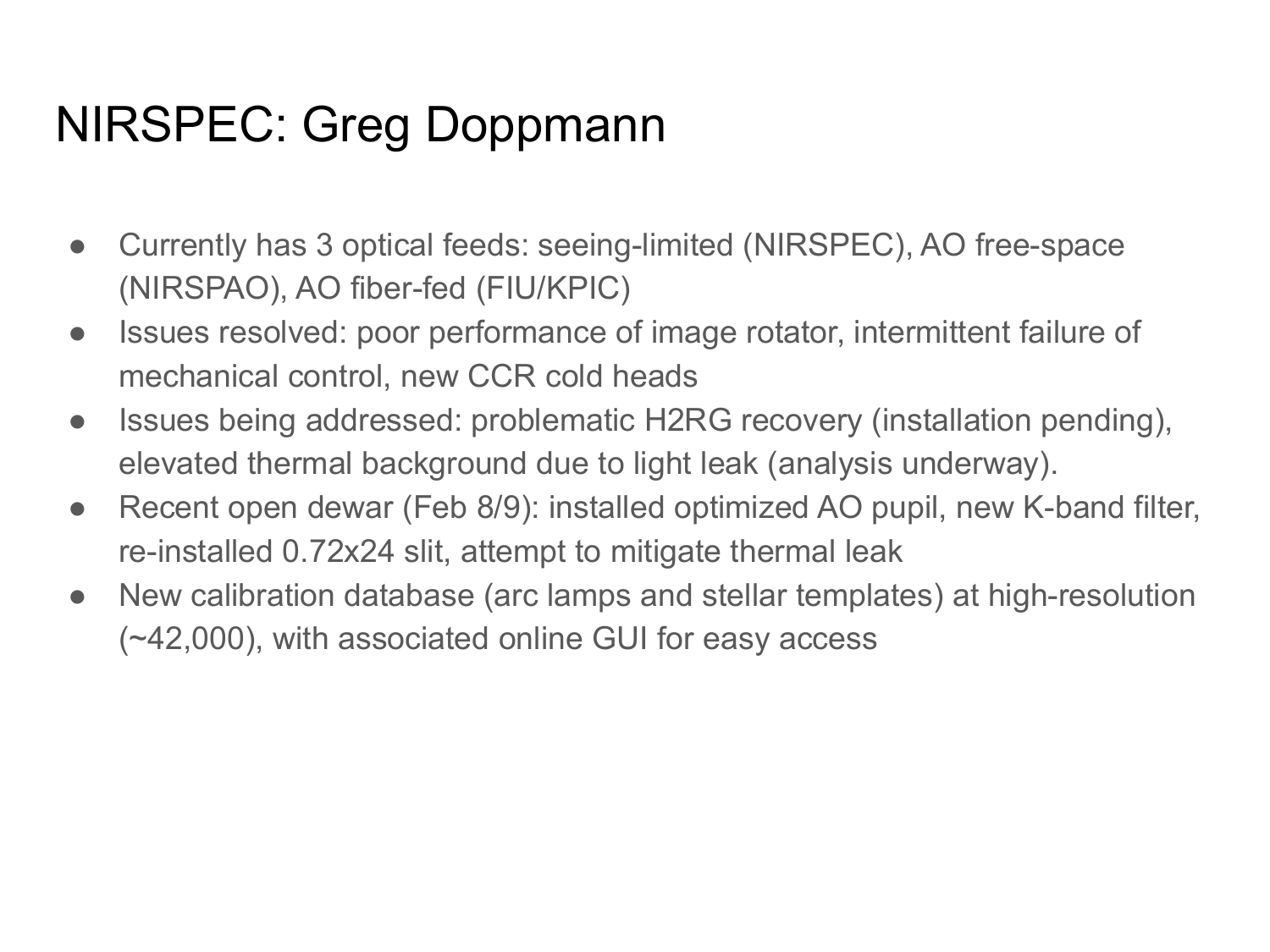#### NIRES: Percy Gomez

- Slit-viewing camera guiding is now operational
- Slit vs. guider flexure measured (max < 1"); correction implementation is in-progress.
- Significant risks are optical guide shutter and ARC boards.
	- Guider to be replaced in 2022
- Software improvements ongoing to improve observing efficiency and minimize possible user errors.
- Status of previous white paper effort (UCSB) TBD.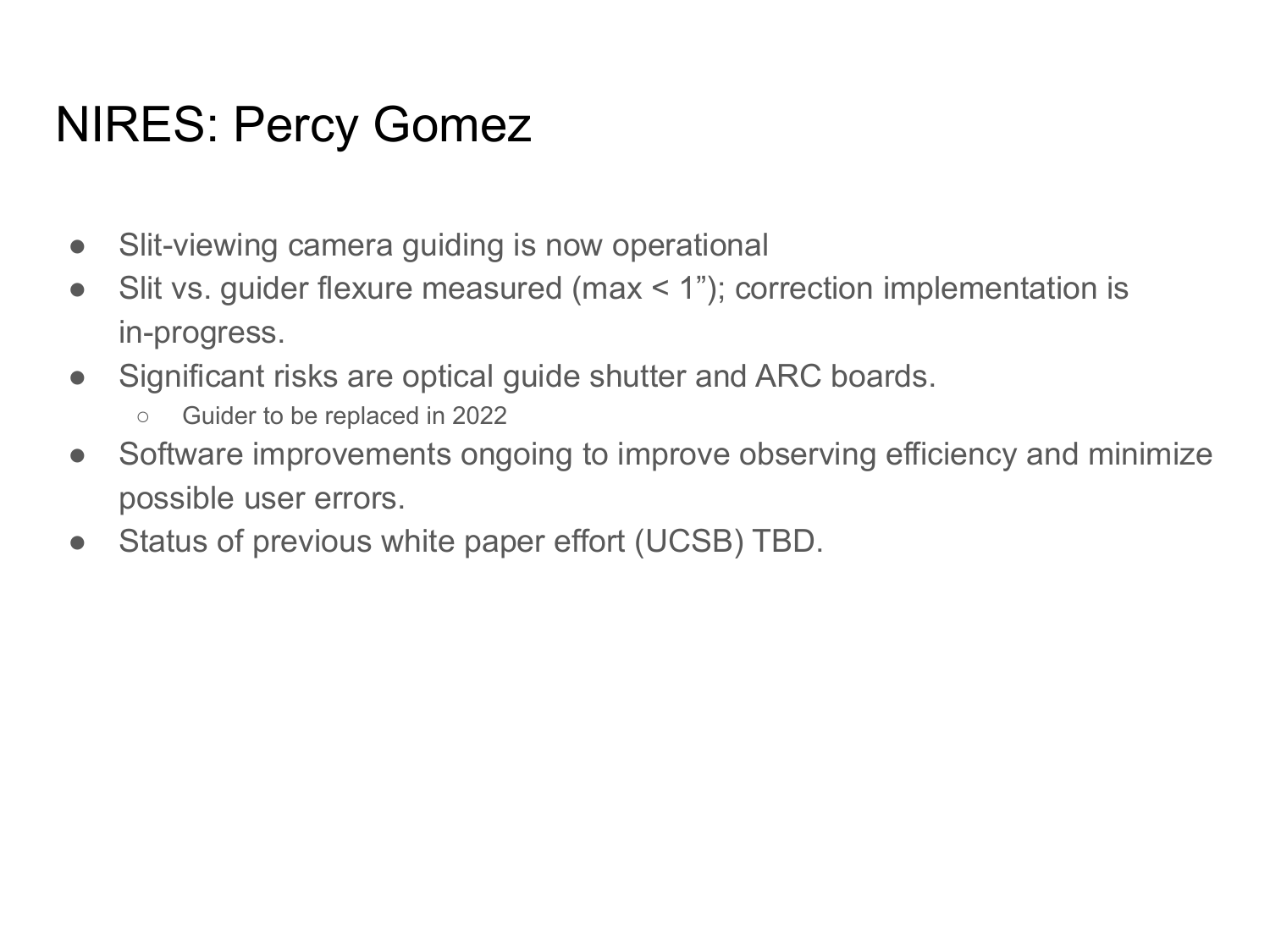#### NIRC2: Carlos Alvarez

- Moderate risks are with instrument host (old Solaris machine) and detector transputers; additional risks with other detector electronics.
- Ongoing issues:
	- Detector server crashes occur almost every night, but little lost time,
	- Host computer spontaneously reboots (once every few months),
	- Low efficiency of readout (thermal infrared), and
	- Operational (largely software) issues with the vector vortex coronagraph (VVC) in combination with PyWFS.
- Significant fluctuations in detector noise (ranging from e.g.  $\sim$  50 e<sup>-</sup> to >80 e<sup>-</sup> in CDS at different epochs, sometimes isolated to noisy quadrant, but can affect detector as a whole).
- Improvements in the past year include upgrade of RAM and migration of most operations to Linux host.
- Future improvements include:
	- Improvements to the VVC software
	- Upgrade of detector electronics to Archon (with >10x faster readout), completed 2023
	- Complete migration to linux.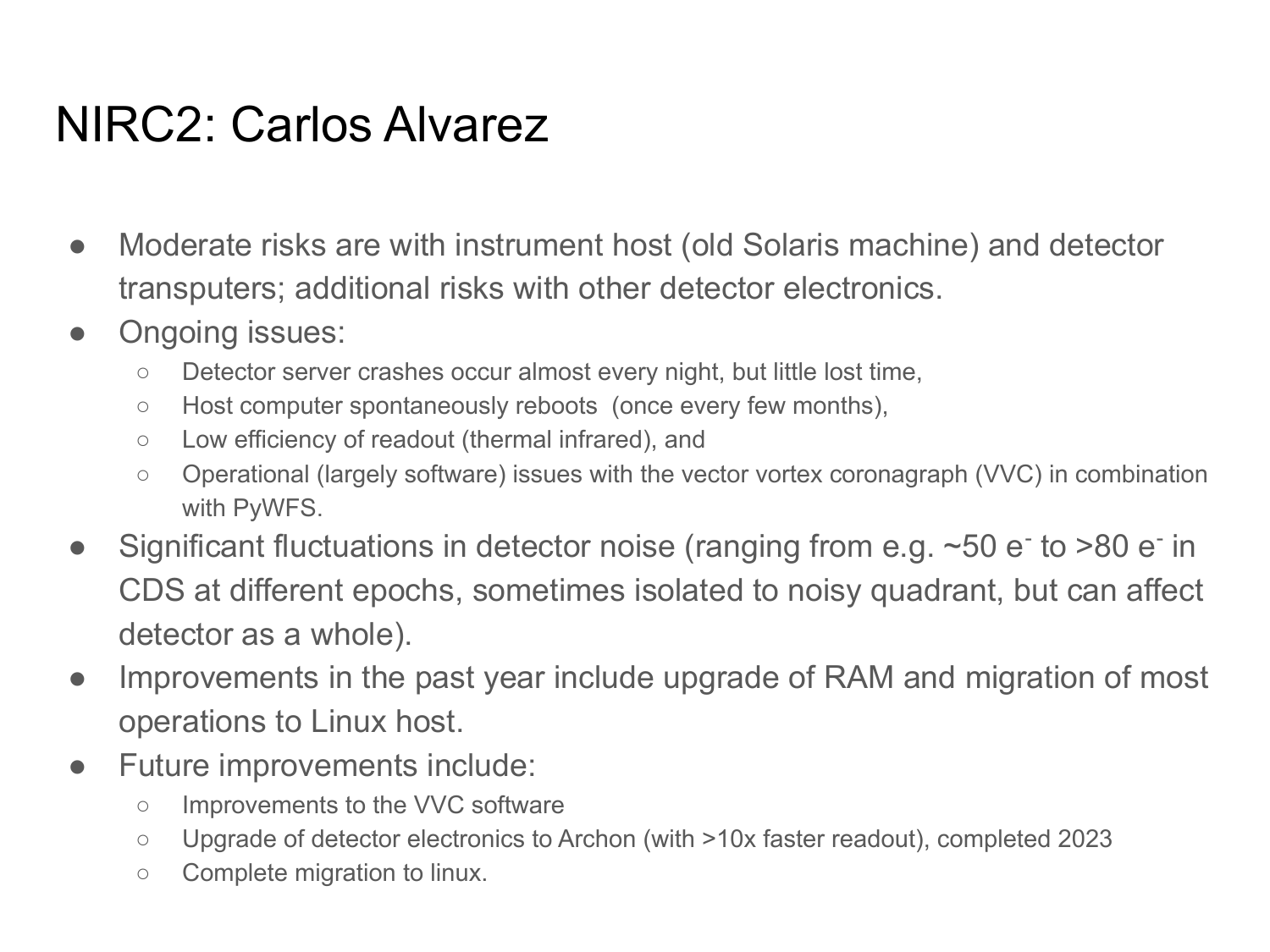#### Time Domain Astronomy: Chien-Hsiu Lee

- Presented statistics on ToO triggers in 2021 A and B semesters. Majority of triggers are from UC. Spikes at the end of each semester.
	- Discussion: PIs exhibiting use-it-or-lose-it behavior suggests potential misuse of intention of ToO program, by triggering on non-high-priority events.
- Longer-term statistics from 19A-21B show dip in 2020, possibly due to pandemic-related restrictions on instrument swaps.
- Presented statistics on # of occurrences for twilight cadence program. Majority on K2, likely due to AO. Spike in 19B.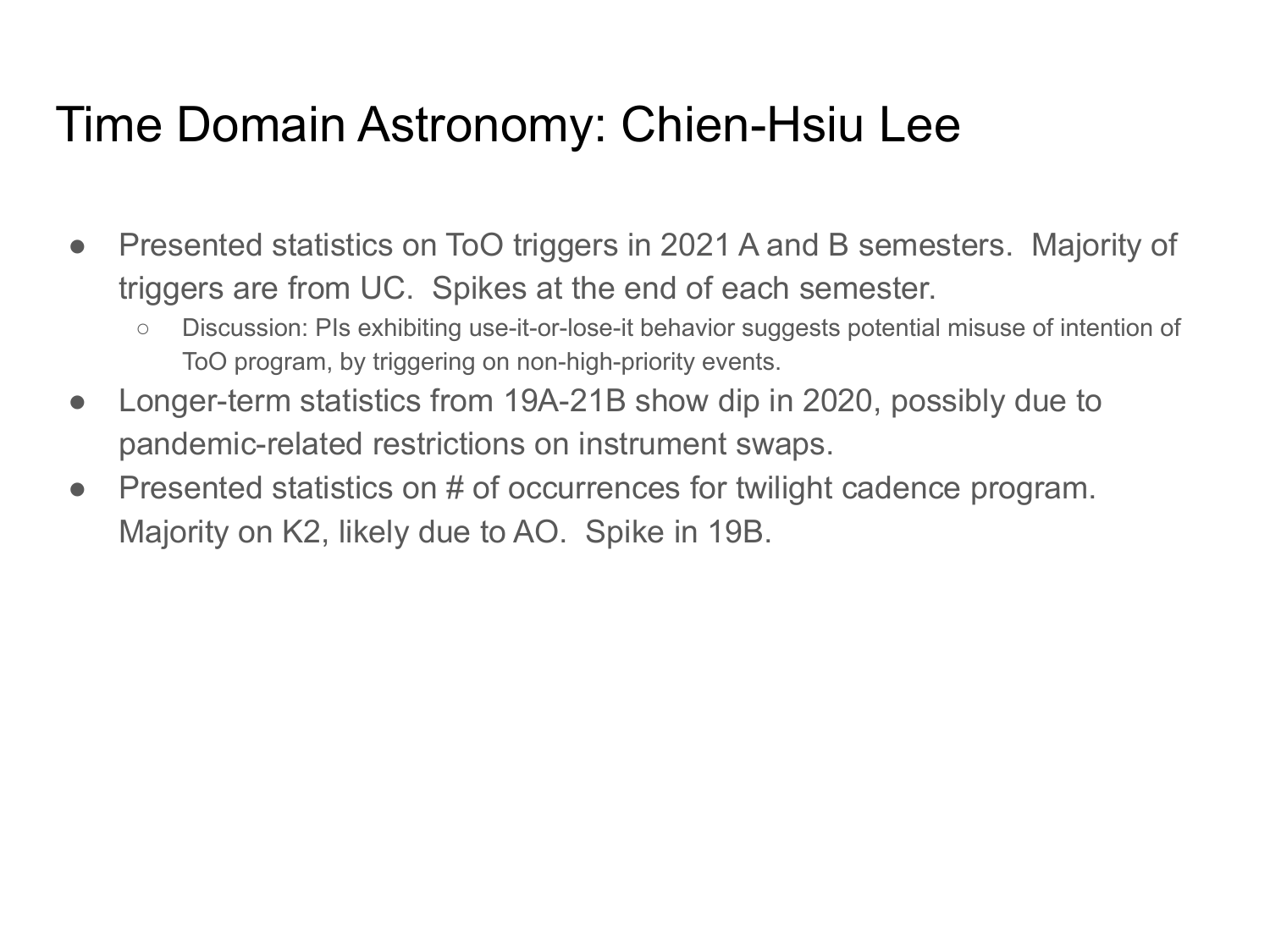#### AO: Max Service and Jim Lyke

- Major risk is the suite of ongoing upgrades. Additional risks due to inconsistency in calibrations. Several others including K1 ACAM failure, DM electronics failure, and other less-impactful risks.
- Updates since last year:
	- Hiring of AO Ops. Scientist Max Service
	- Improvements in room cooling, OBS power supplies, K2 ACAM replacement, rollout of linux kNanoservers
- Precision Calibration Unit (PI: J. Lu of UCB) acts as replacement of Source Fiber Positioner stage. New unit has SFP functions as well as pinhole mask and KPF pickoff. Mitigating PCU collision with encoder cover.
- Installation of KPF in K1AO ongoing, including fiber routing.
- K2AO upgrades of KPIC/PyWFS, including new roof prisms with improved AR coating (30% throughput increase). New Fiber Extraction Unit being added to NIRSPAO plate for improved injection of KPIC light into NIRSPEC (eliminates fiber handling).
- Ongoing work: Re-forming AO Working Group (AOWG), improving calibration of OSIRIS (focus changes and cal quality assessment), LBWFS study, K2 TT power supply current draw, exploring additional room cooling, and additional training in use of PyWFS.
- Question to investigate via AOWG: what does the community need for AO telemetry? Database access, possible decimation of data. Order 1 TB/night, with much more for LTAO.
- Reviewed usage of Keck AO. K2 PyWFS mode is getting popular, points to need for making it facility-class.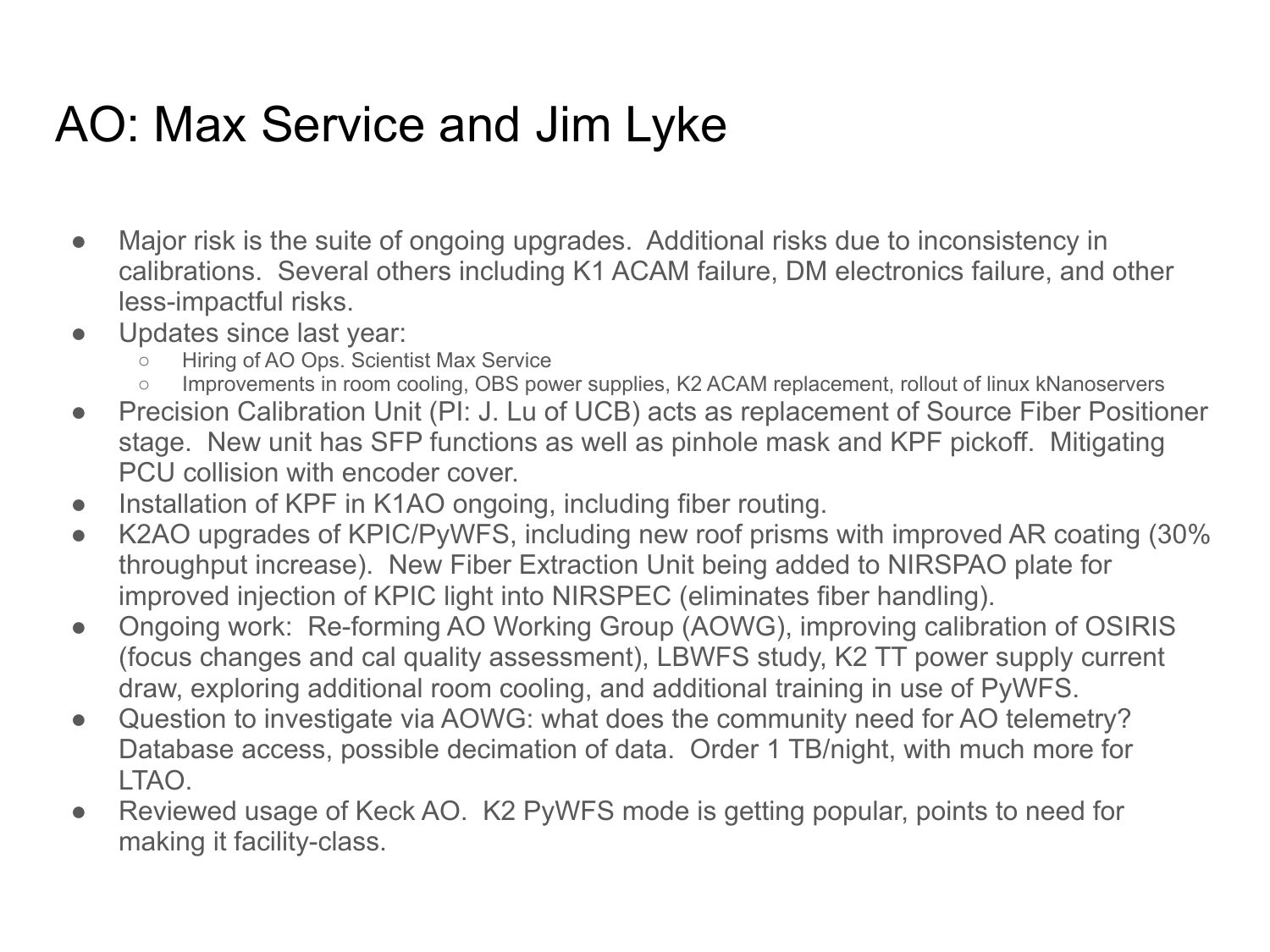#### Metrics: Carolyn Jordan

- Presented several metrics for past 16 months, split by instrument.
- Most significant impact was from poor weather. COVID shutdown was 7 nights on each telescope.
- On average instruments lose several percent of time. Fault statistics affected by change in reporting; previously recorded only if there was a science impact, where now recording all faults (including daytime).
- Future of metrics program:
	- Tracking faults which require significant effort on the part of observatory staff to address.
	- Understanding where inefficiencies occur. Leverage DSI project to update how metrics are captured, including more granularity in readout times, inst. configuration, overheads in switching programs/instruments, idle time
	- Produce data to inform observing model
- Instrument usage on K1 is fairly level over past 5 years.
- Instrument usage on K2 is more variable: increases in ESI and NIRC2-PyWFS, with decreases in DEIMOS, NIRC2-LGS/NGS, NIRSPEC/NIRSPAO, and NIRES. [KPIC may be captured in NIRSPAO-LGS, even when using PyWFS, TBC]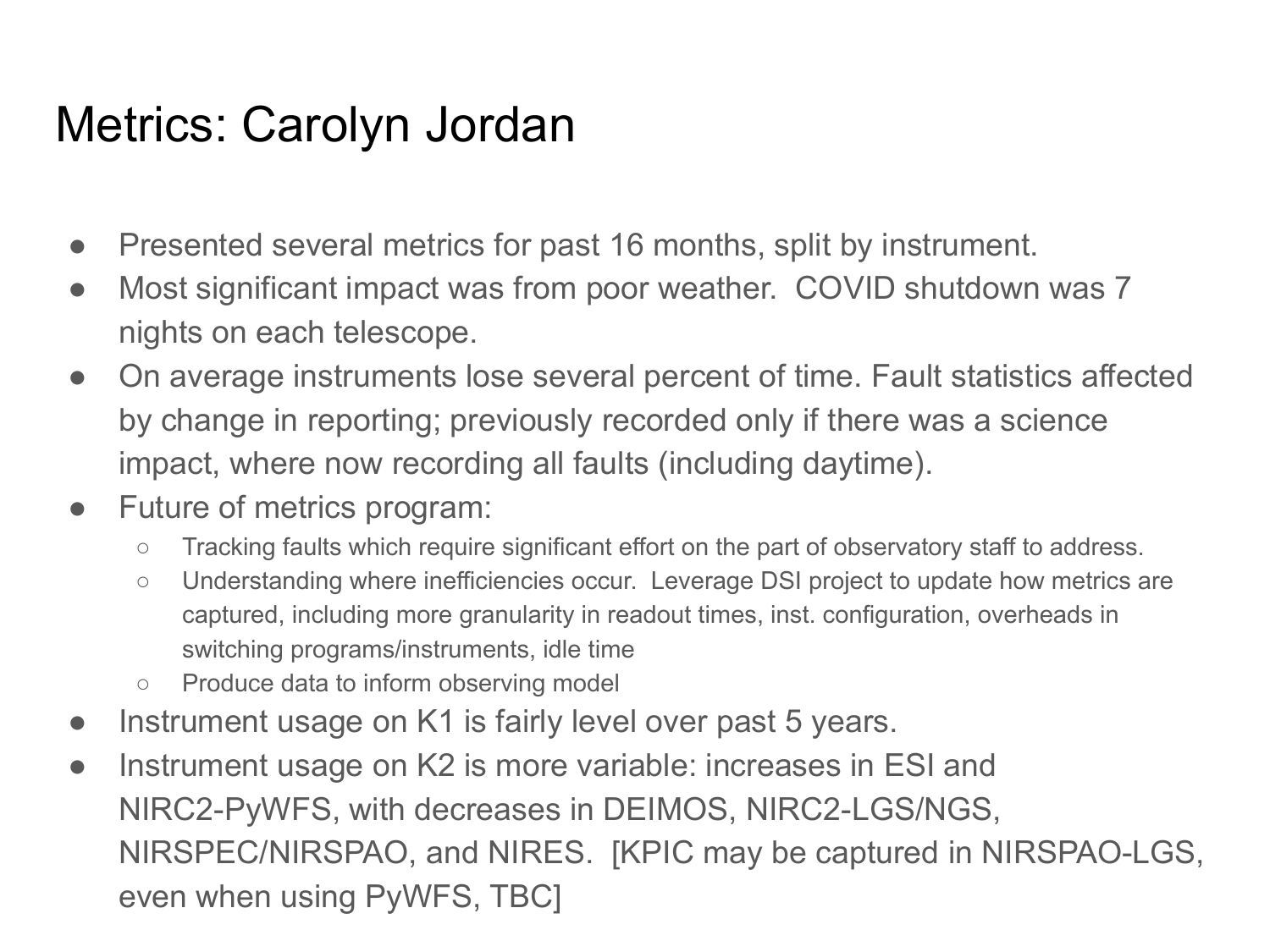#### Remote Observing: Josh Walawender

- Many changes since Nov. 2020. Redefined software (v2.0). Observers now manage SSH key. Improved security by tying access to telescope schedule. Remote observing request now handles all nights of observing and links to schedule/VSQ/VNC. Vastly reduced effort to run remote observing relative to pre-Nov 2020.
- Changes in progress:
	- New videoconference hardware (resumed after pandemic pause on purchasing)
	- Network security improvements. Will monitor how these impact remote observing.
- Significant risks include network interruption when solo observer, security incidents, and Keck IT changes. Other risks include network interruption at observatory, hardware failure.
- Examined time lost and efficiency due to home observing. Total lost time from 2020 Jan to 2021 Nov is 104 minutes due to remote observing. Split equally between Zoom and remote observing software/VNC.
- Efficiency challenges: videocon more challenging with more sites (increased conversational crosstalk), leads to occasional communication failure with OA; non-std. or low-quality videocon equipment; limited screen real estate can lead to struggles keeping track of all GUIs, with occasional interference.
- Benefits: more observers overall, increasing from  $\sim$ 6 to  $\sim$ 8 per night, potentially improving access to science and training experiences; reduced carbon impact.